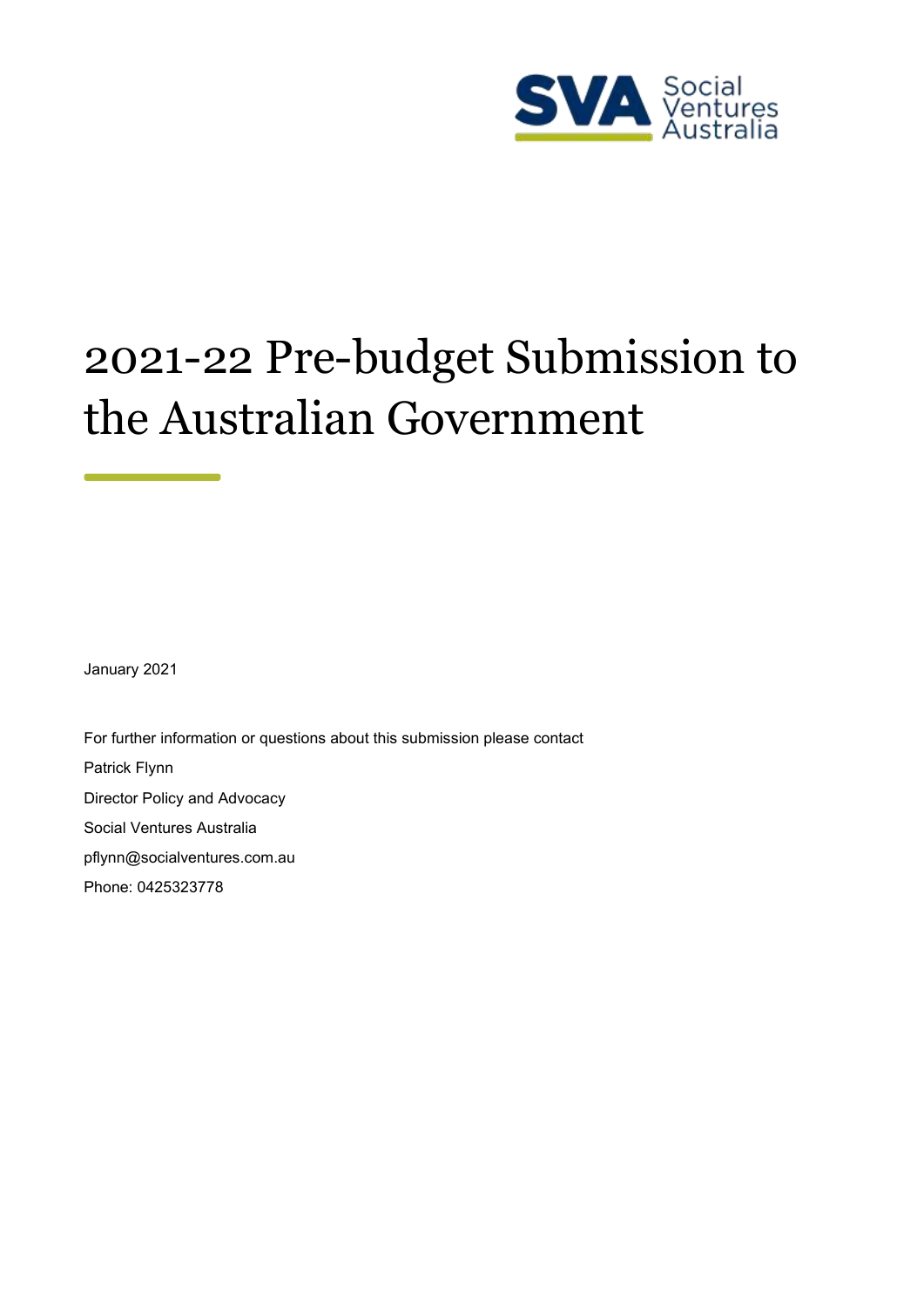

## Table of contents

| Overview                                                                                                                 | 3  |
|--------------------------------------------------------------------------------------------------------------------------|----|
| <b>Partners in Recovery: A Resilient Charities Fund</b>                                                                  | 4  |
| <b>Social Impact Investing</b>                                                                                           | 8  |
| Commonwealth Office of Social Impact Investing                                                                           | 8  |
| <b>Outcomes Fund</b>                                                                                                     | 9  |
| Impact investing wholesaler                                                                                              | 10 |
| Social enterprise early-stage fund                                                                                       | 11 |
| Next steps for SII in Australia                                                                                          | 12 |
| <b>Education and Early Years</b>                                                                                         | 13 |
| Developing 'The Connection' to grow excellence in regional, rural and remote education                                   | 13 |
| A National Aboriginal and Torres Strait Islander Early Years Intermediary                                                | 16 |
| Intensive early education and care trials for children experiencing significant family stress and social<br>disadvantage | 19 |
| <b>Income Support</b>                                                                                                    | 22 |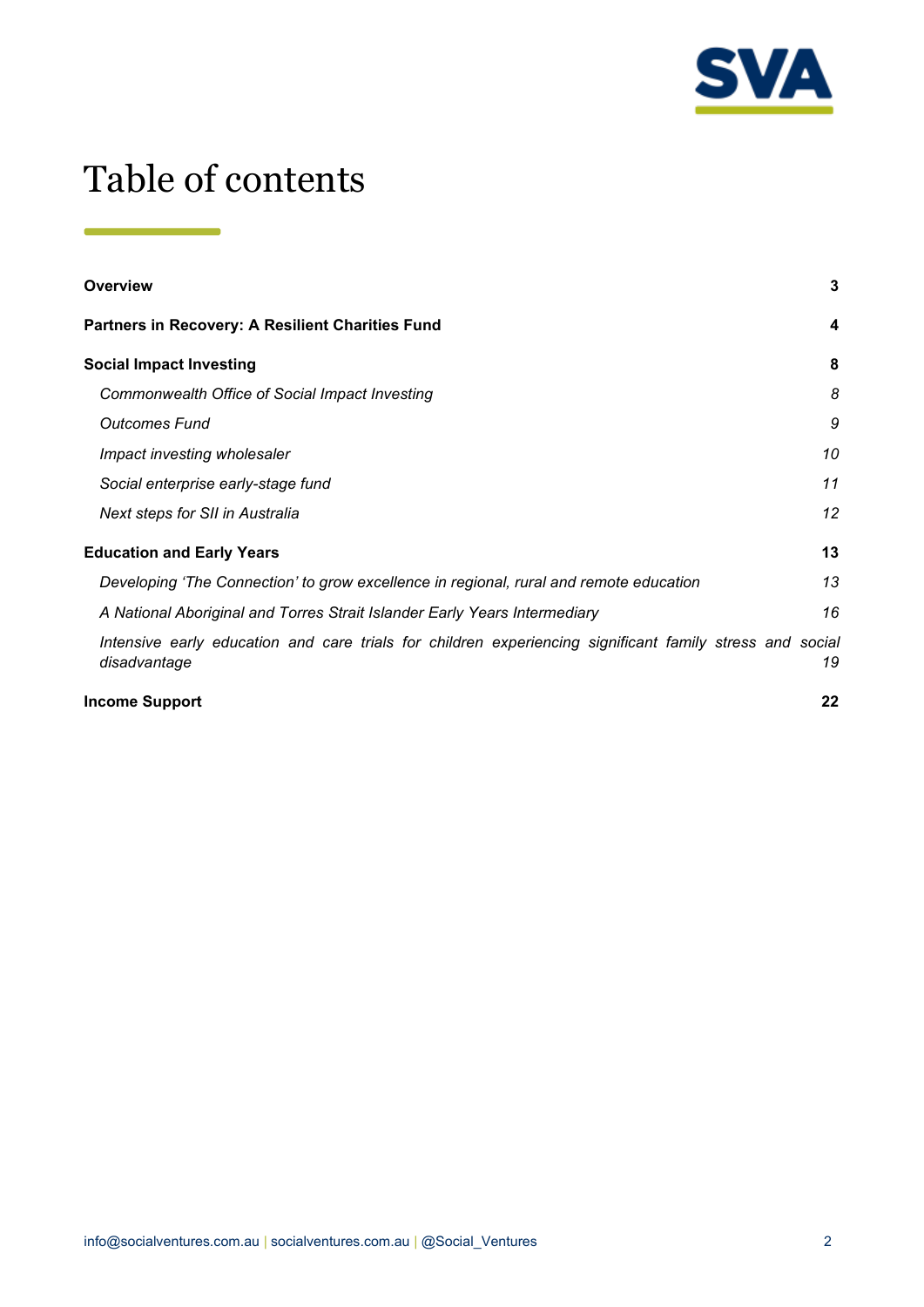

## <span id="page-2-0"></span>**Overview**

Australia's COVID response and the leadership demonstrated by our communities and governments has shown what can be achieved when we band together to realise a common goal. As we move to the next phase of our COVID recovery we need to bring the same determination to other areas of social policy which will ensure that Australia's most vulnerable people and communities can thrive.

SVA has a vision for Australia where all people and communities thrive and believe that this will be achieved when all Australians are empowered, have a voice in decisions that impact them, have a sense of belonging and experience social inclusion. SVA believes that belonging for all Australians requires, and is enabled through, specific recognition and respect of First Nations knowledge and cultures.

We are a not-for-profit organisation that works with partners to overcome disadvantage in Australia, which requires great education, sustainable jobs, stable housing and appropriate health, disability and community services.

SVA is not a traditional service delivery organisation. We work at the intersection of government, social purpose organisations and the business sector. We seek to influence the way systems operate by providing funding; advising on strategy and evaluation; and making investments in partner organisations to significantly increase their social impact. We advocate for more effective programs and policies, and we convene unlikely coalitions to build support for system wide solutions.

Based on our experience, in this year's pre-budget submission SVA is recommending a series of targeted investments by the Australian Government which the evidence suggests will increase the social impact of existing government spend and extend the reach of programs which have been shown to improve social outcomes, wellbeing, prosperity and inclusiveness for Australians.

These include:

- Partners in Recovery: A Resilient Charities Fund
- Social Impact Investing
- Education and Early Years
- Income Support

.

We would be happy to provide further detail about any of the proposed initiatives below. Please note that the costings supplied are indicative only and should be used as a starting point for further discussions.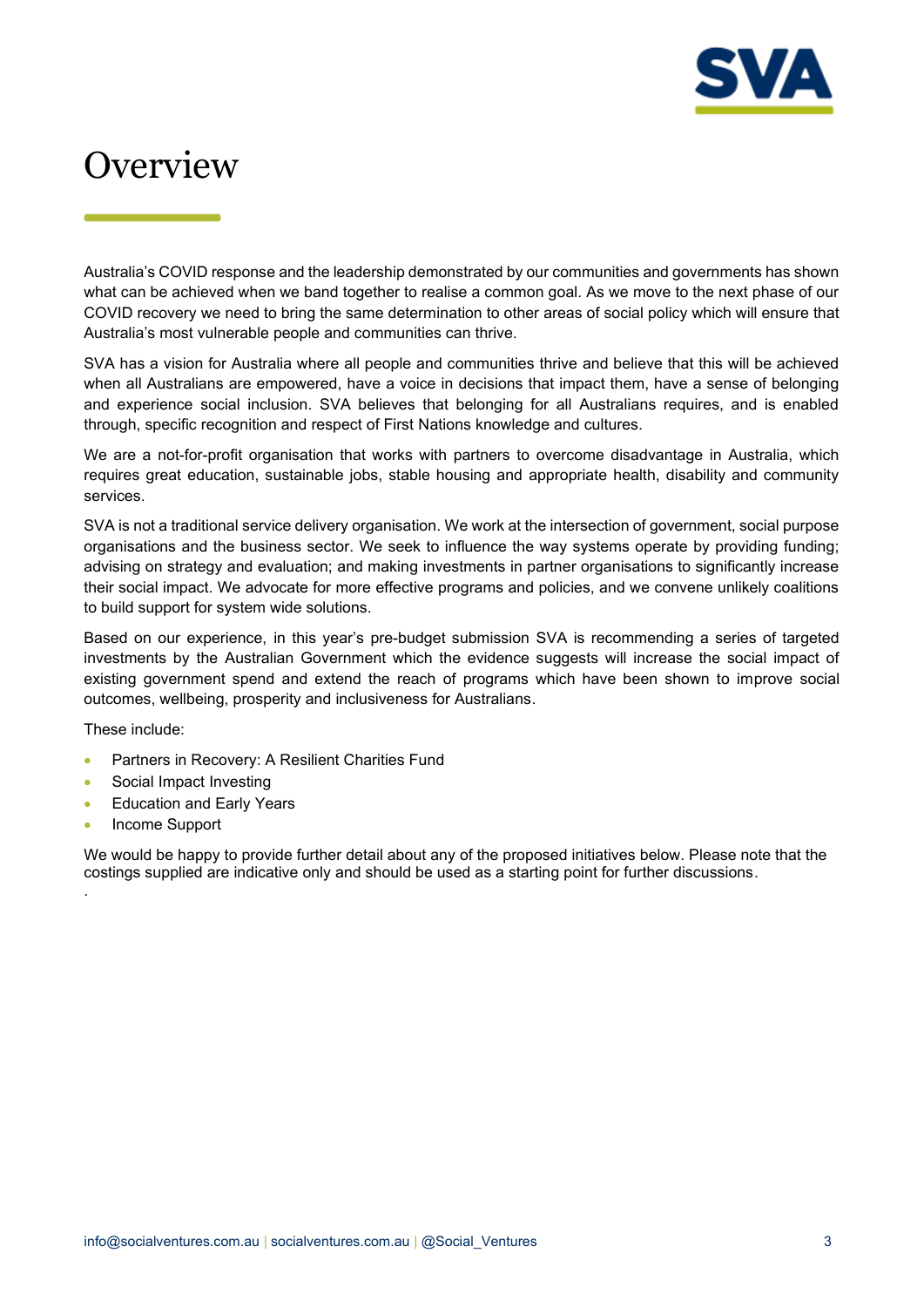

## <span id="page-3-0"></span>Partners in Recovery: A Resilient Charities Fund

#### **Recommendation**

That the Australian Government should establish a one-off, time-limited Resilient Charities Fund to support charities to undertake strategic and operational transformation so they can continue to strengthen Australia's economy and society through and beyond the COVID-19 crisis.

#### **Rationale**

Although economic indicators are improving in the wake of the COVID-19 crisis, history tells us that unemployment, and its resultant social dislocation, takes much longer to recover than it did to rise. <sup>1</sup> During this period, charities will be critical for our economic and social recovery and resilience.

- Charities provide vital services that people, communities and government rely on, and strengthen the fabric and functioning of society. We will need thriving charities to function effectively to deliver support on behalf of governments, and in their broader social capacity.
- Charities are also major economic contributors. They employ more than one in ten employees in Australia. The types of jobs that charities offer will be critical to economic recovery. Sectors with high concentrations of charities – health care and social assistance, and education and training – are two of the three sectors expected to contribute the most to jobs growth in the next five years.<sup>2</sup> The current crisis is demonstrating the need for improved workforce capacity and capability in the disability and aged care sectors in particular. The health care, social assistance and education sectors also disproportionately employ women,<sup>3</sup> who as a cohort have been hit hard by the crisis.
- Emerging evidence suggests that strong social networks and community organisations are critical factors in the recovery of communities from crises.<sup>4</sup> This indicates a major role for charities in maintaining and improving Australia's resilience.

2020 was a 'perfect storm' for many charities. Analysis has shown that charities were already facing shrinking margins, limited reserves, and more complex demands even before the 2019-20 bushfires.<sup>5</sup>

- Due to the COVID-19 crisis, charities are managing the confluence of service disruption, falling income, rising demand and higher operating costs, as well as a rapid shift to online delivery models. $^{\rm 6}$
- The JobKeeper wage subsidy and other support such as the Cashflow Boost have bought charities some time, but they face major structural challenges. Without support to reform, many will struggle to survive. Modelling suggests that over 180,000 jobs are still at risk by September 2021, even with the extension of JobKeeper to March 2021.<sup>7</sup>

Crucially, even when well-managed, charities face constraints specific to their regulatory and operational environment that can make it nigh on impossible to undertake the changes needed as a result of COVID without government supports. Their recovery will be uniquely challenging compared to that of for-profit businesses.

- <sup>3</sup> Analysis of Vandenbroek, P. (2019[\) Snapshot of employment by industry,2019](https://www.aph.gov.au/About_Parliament/Parliamentary_Departments/Parliamentary_Library/FlagPost/2019/April/Employment-by-industry-2019) *FlagPost Blog*, 10 April 2019, Parliamentary Library of Australia
- <sup>4</sup> See, for example, Commonwealth of Australia (2020*[\) Report of the Royal Commission into National Natural Disaster Arrangements](https://naturaldisaster.royalcommission.gov.au/publications/royal-commission-national-natural-disaster-arrangements-report)*
- <sup>5</sup> SVA & CSI (2020) *[Will charities be COVID-19 casualties or partners in recovery: A financial health check.](https://www.socialventures.com.au/work/charities-covid-19-financial-health-check/)*

<sup>1</sup> See, for example, Reserve Bank Governor Phillip Lowe's testimony in Commonwealth of Australia (2020) *Senate Select [Committee on COVID-19: official Hansard](https://parlinfo.aph.gov.au/parlInfo/search/display/display.w3p;query=Id%3A%22committees%2Fcommsen%2Fa3af0917-dc51-4d01-a86f-69153eb93040%2F0001%22)* 28 May 2020; Coates, B., Cowgill, M., Chen, T., & Mackey, W. (2020). <u>[Shutdown:estimating the COVID-19 employment shock](https://grattan.edu.au/report/shutdown-estimating-the-covid-19-employment-shock/)</u> Grattan Institute.<br><sup>2</sup> Analysis of Australian Government (2019) <u>[Australian Jobs: Jobs by Industry](https://australianjobs.employment.gov.au/jobs-industry/industry-overview)</u> D

<sup>6</sup> *ibid.*

<sup>7</sup> SVA & CSI (2020) *[Taken for granted? Charities' role in our economic recovery](https://www.socialventures.com.au/work/taken-for-granted-charities-role-in-our-economic-recovery/).*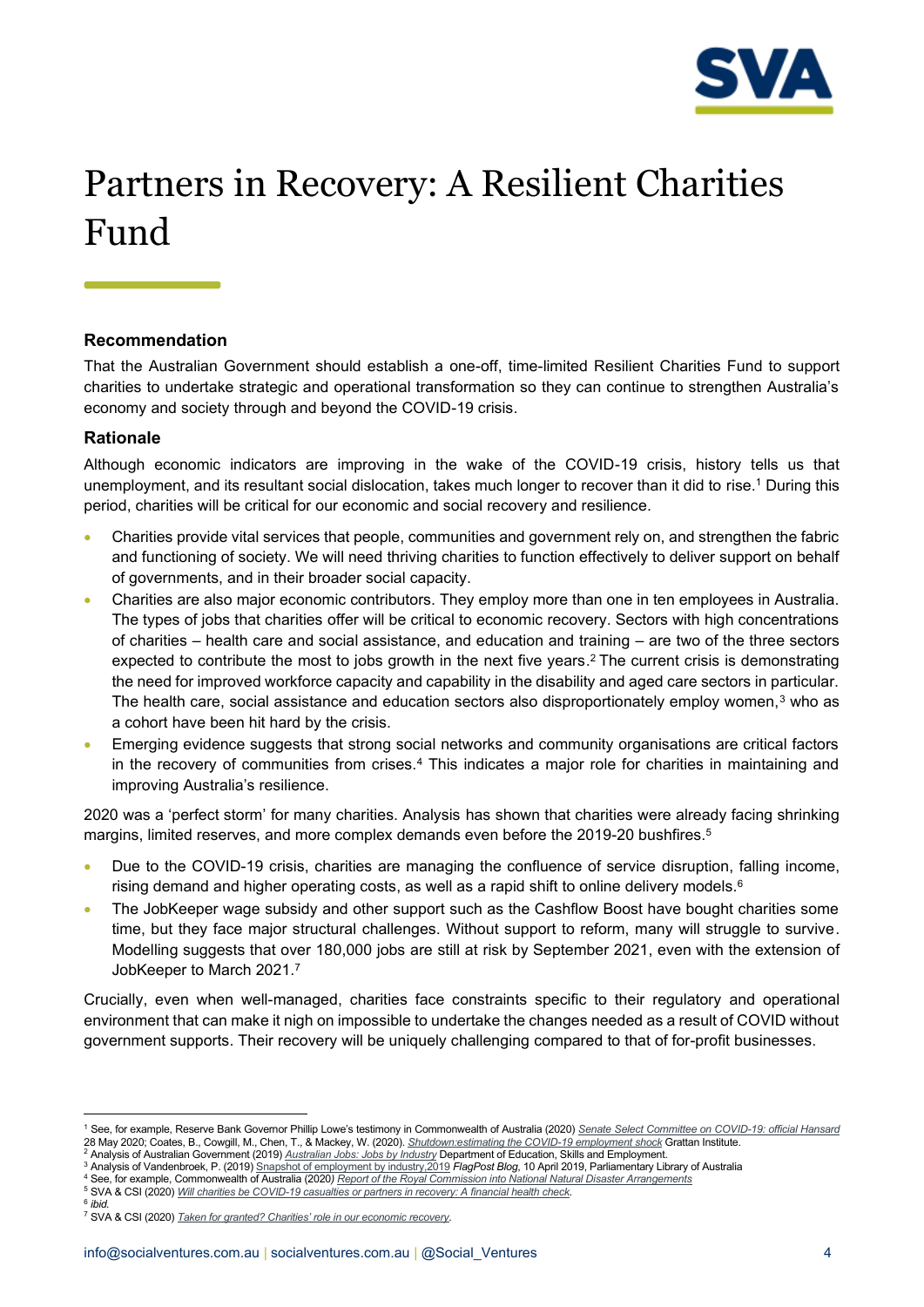

- Most charities do not have much financial margin or access to flexible untied funding. They are unable to redirect funds to invest in capacity building and organisational transformation even when there are clear long-term benefits to doing so.<sup>8</sup>
- They also cannot easily access capital to invest in their own future success, while businesses can offer equity or take loans with the expectation of future financial return.<sup>9</sup>
- Many of the policy supports available for businesses such as accelerated depreciation and other tax relief – do not provide any assistance for charities as they do not pay company tax.

The Australian Government derives significant benefits from having a resilient charity sector, and should invest strategically to maximise those benefits to aid the recovery but also to ensure communities have the social capital to survive the next challenge.

- The Australian Government has recognised its role in supporting businesses and other organisations who face specific barriers to productivity and success. Examples include support for research commercialisation; export market development grants; and subsidised access to commercial expertise for social enterprises.
- Government relies on charities to efficiently and effectively delivers services on its behalf, across sectors including emergency relief, employment, education, health, disability services, and disaster preparedness.
- Furthermore, the community engagement and connections enabled by charities including churches, sporting clubs, and cultural organisations – builds community resilience which is conducive to Australia's economic and social prosperity, especially in times of crisis.

#### **Proposal**

The Resilient Charities Fund will improve the productivity and effectiveness of charities by providing up-front support for them to invest in long-term transformation. This will position them to support resilient Australian communities in the 'post-COVID' recovery, and deliver government-funded services more efficiently.

Developing business and operational models, and implementing the resulting changes to organisational capability and business processes, takes time and capacity that charities may struggle to access up-front even though the medium-term benefits are clear. Resource-constrained organisations often do not have capacity to reflect on whether such improvements could enhance productivity, but case studies of those who have undertaken such changes are compelling.<sup>10</sup> They may also need support to identify and source new revenue streams and/or sources of capital, and improve financial management capability.

The Fund would complement, not duplicate, existing government support for charities. Current support is focused on maintaining cashflow (Cashflow Boost), employment (JobKeeper wage subsidy), and managing immediate COVID-related demand increases (additional funding for emergency relief and mental health services).

#### *Priority areas for charity transformation*

The Fund would be open to a range of types of transformation and industry restructuring that are now needed or have been accelerated because of COVID-19 and the 2019-20 bushfires. These could include of:

- **Technology and cyber security** Technology transformation could significantly improve efficiency and effectiveness in many charities, but under current funding frameworks charities do not have the up-front resources to invest in such reforms.<sup>11</sup> Current technology arrangements may also pose significant cyber security concerns, especially for larger service delivery charities, posing material risks to organisations and the individuals they serve.
- **Business and operational model adaption** Many charities are identifying that their business and operational models are no longer sustainable in a with-COVID and post-COVID world, especially when combined with other forces such as an increased expectation of client-centric service delivery. More than

<sup>8</sup> SVA & CSI (2020) *[Partners in recovery: why charities need tailored support.](https://www.socialventures.com.au/work/covid-19-policy-snapshot-why-charities-need-tailored-support/)*

<sup>9</sup> *ibid.*

<sup>10</sup> See, for example, SVA Quarterly (2016) *[Process efficiencies help non-profits achieve more impact](https://www.socialventures.com.au/sva-quarterly/process-efficiencies-help-non-profits-achieve-more-impact/)*

<sup>&</sup>lt;sup>11</sup> Infoxchange (2020) *[Digital technology in the not-for-profit sector.](https://www.infoxchange.org/sites/default/files/digital_technology_in_the_not-for-profit_sector_2020.pdf)* As of late 2020 only 46% of surveyed not-for-profits were using cloud-based systems, which posed major barriers to shifting to remote work during the crisis. Further, 49% of not-for-profits reported that funding and costs are the major barriers to making better use of technology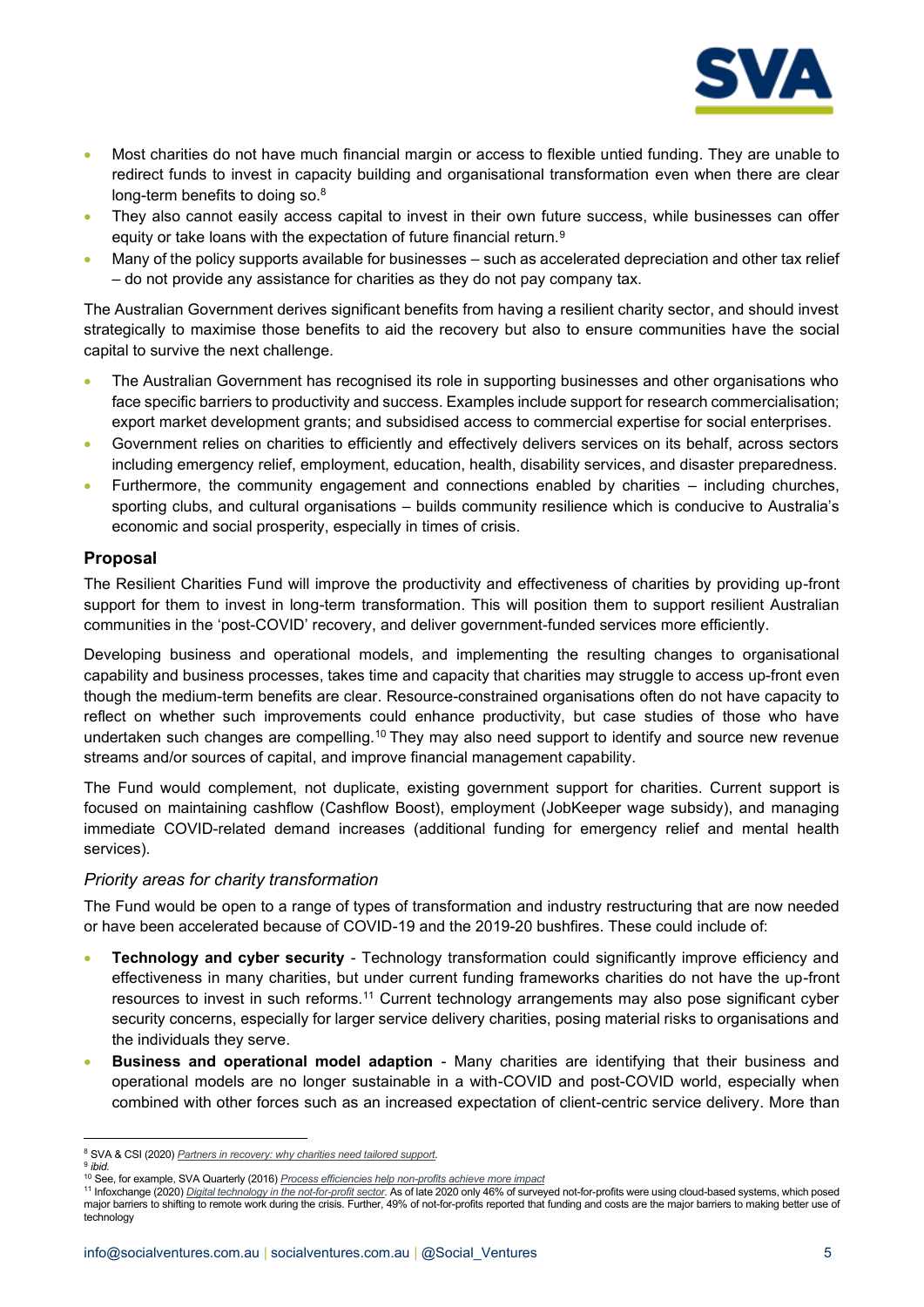

half of surveyed not-for-profits reported that significant changes were required to their service models as a result of COVID-19.<sup>12</sup>

- **Governance and collaboration** Some charities will need to review their overall approach to pursuing their charitable purpose in the wake of the crisis. This may require structural change to their legal and governance arrangements, including mergers and other consolidation options where appropriate. Four percent of not-for-profits reported they were considering mergers.<sup>13</sup>Such changes may require considerable up-front investment to realise long-term efficiencies.
- **Leadership development and workforce capability** Leadership and workforce capability has a direct impact on organisational performance, outcomes and impact. The sector often does not have the resources to access the kinds of leadership development that the for-profit sector takes for granted, even though building leadership capacity is a highly leveraged investment because it impacts the whole organisation.
- **Outcomes measurement and data analytics**  Only 44% of surveyed not-for-profits have systems that enable them to understand their impact.<sup>14</sup> Improving this capacity would provide an ongoing benefit to funders, including government, as well as service providers who would be able to better understand the impact of their work, and direct resources towards 'what works'.

#### *Nature of support*

The Resilient Charities Fund would offer an integrated package of support to charities who can demonstrate a need for organisational transformation. Support would be provided as a combination of:

- **Capability support** the Fund would use a voucher model to enable charities to access professional support aligned to the transformation need of the charity. This support will enable them to generate the maximum possible value from the funds provided. Vouchers could be redeemed from an approved panel of suppliers, composed of entities with specialist knowledge of supporting charities that are transitioning. To build sector capability, priority should go to organisations oriented towards community benefit (e.g. charities, not-for-profit organisations, social enterprises, B-Corporations). For-profit service providers with demonstrated sector expertise could be considered for participation, especially if they are willing to provide support on a pro-bono or low-bono basis.
- **Cash**  direct grants to implement the change identified via the capability support. This might be required for investments in technology (including technology that can be shared by multiple charities) and other capital expenditure; for enabling staff time and capacity to implement reform; or to cover the up-front costs of change in governance or operational approaches.

Importantly, support would not be intended to provide working capital or cashflow support, or to subsidise dayto-day operations. Instead, it recognises the legal and operational constraints that charities face in being able to invest their usual funding streams into capability development.

#### *Collaboration and leverage*

There are currently only very limited incentives for charities to genuinely collaborate to drive structural change across the sector, as current funding arrangements often place them in direct competition. This means that even when charities pursue reform, they may do so in 'silos'.

- Charities would be encouraged to make joint bids for funding to maximise collaboration, reduce duplication and generate transformational change across sub-sectors.
- The Fund administrators would be resourced to provide 'match-making' services and facilitate other forms of collaboration between charities and other organisations (not-for-profit, business and philanthropy). They could also provide early-stage support to help charities identify the kinds of transformation most suited to their circumstances, so funding is well-targeted.<sup>15</sup>

<sup>12</sup> i*bid.*

<sup>13</sup> CSI (2020) *[Pulse of the for-purpose sector and building back better](https://www.csi.edu.au/media/Pulse_-_Final_Report_Wave_1_-_PDF.pdf)* <sup>14</sup> Infoxchange (2020) *op. cit.*

<sup>&</sup>lt;sup>15</sup> For example, the New Zealand Government's [Capability Investment Resource](https://www.communitywaikato.org.nz/site/socialservices/files/capability%20mentoring/capability%20Investment%20Resource%20overview.pdf) funding, which aimed to improve social outcomes, used a multi-stage funding process to identify where support was most needed, to maximise the value of investment. The US-based Ford Foundation's [BUILD initiative](https://www.fordfoundation.org/work/our-grants/building-institutions-and-networks/) took a similar approach.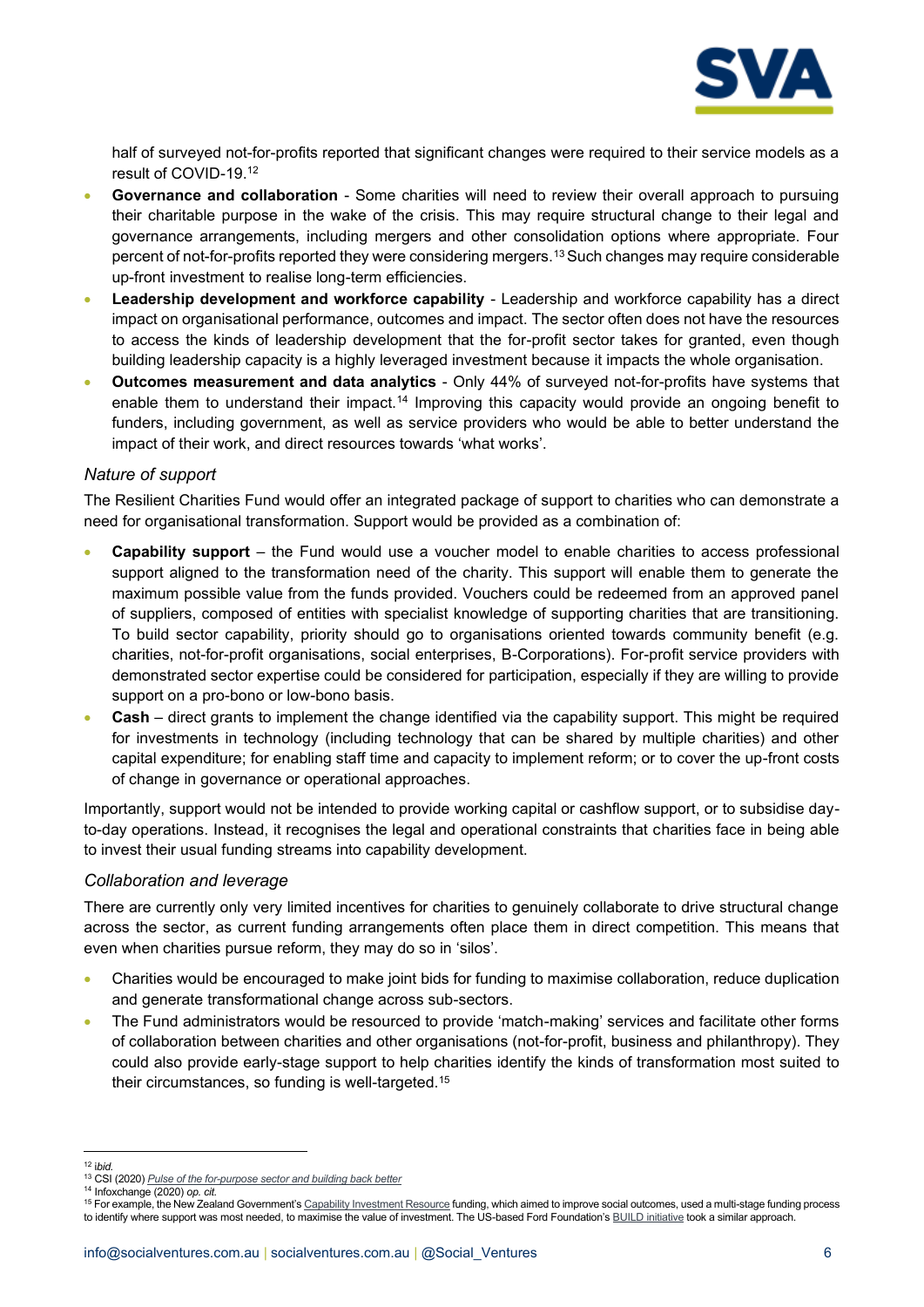

There is considerable interest from philanthropists and the business community in supporting the structural transformation of charities and not-for-profits. A government investment has the potential to leverage significant additional support from such sources.<sup>16</sup>

#### *Operations and governance*

- All charities registered with the ACNC would be eligible to apply for support.<sup>17</sup> Government should not attempt to differentiate between charities by sector or category, as they have all qualified as charities on the basis of their charitable purpose in line with current legislation.
- Charities would need to demonstrate that they are seeking support for strategic change in their organisation, not subsidising business-as-usual operations.
- The Fund would be best administered at arms-length to government to ensure its independence, and to tap into relevant expertise across the philanthropic, business and not-for-profit sectors. This could be achieved by outsourcing the administration to an appropriate external body.<sup>18</sup> Alternately, the Fund could be run from within a department,<sup>19</sup> but this may reduce the ability to leverage external funding sources, including philanthropy.
- In recognition of the importance of self-determination for Aboriginal and Torres Strait Islander communities, and the importance of supporting Aboriginal Community Controlled Organisations (ACCOs), a portion of the Fund should be dedicated to specifically supporting Aboriginal and Torres Strait Islander charities. The arrangements for these funds should be co-designed with relevant communities.

#### **Funding**

A Fund of \$200 - \$400m would support 4,000 - 8,000 charities to transform their operations. This is a quarter to a half of all charities that employ people in Australia Depending on the size and scope of the charity, they could receive between \$10,000 and \$250,000 in cash and capability support. Contributions from corporate or philanthropic sources to the Fund could further increase the size and reach of the Fund's impact. Phasing of the funding could be flexible depending on budget constraints and fund size but would be time-limited.

| <b>Charity size</b> | <b>Support range</b> | <b>Average support value</b> | <b>Number of charities</b> |
|---------------------|----------------------|------------------------------|----------------------------|
| Large               | \$150-\$250K         | \$200,000                    | 500                        |
| Medium              | \$50-\$100K          | \$75,000                     | 1,000                      |
| Small               | \$10-\$50K           | \$30,000                     | 3,500                      |
| <b>Total</b>        |                      | \$56,000                     | 5,000                      |

#### *Indicative scale of support for charity transformation from a fund of \$280m*

To maximise overall value for money achieved by the grants, a further \$15-\$30 million would be required for operational costs to provide co-design support for applicants; facilitate collaboration between charities; and monitor and evaluate impact.

#### *Indicative total program cost (\$'000) of a \$280m fund over the forward estimates*

| Year                                                   | <b>FY22</b> | <b>FY23</b> | <b>FY24</b> | <b>FY25</b> | <b>Total</b> |
|--------------------------------------------------------|-------------|-------------|-------------|-------------|--------------|
| Support for charity transformation (vouchers & grants) | 100,000     | 140.000     | 40.000      |             | 280,000      |
| Supporting co-design and collaboration                 | 10.000      | 8.000       | 2.000       |             | 20,000       |
| <b>Total cost</b>                                      | 110.000     | 148,000     | 42.000      |             | $-300,000$   |

<sup>&</sup>lt;sup>16</sup>An example of a multi-sector funding model is the [Global Innovation Fund,](https://www.globalinnovation.fund/) which attracts investment from international governments including Australia, and philanthropists including the Omidyar network. Ireland also established a co-contribution innovation fund for charities in the wake of COVID.

<sup>.&</sup>lt;br>Aboriginal and Torres Strait Islander organisations who are exempt from registration with the ACNC via ORIC registration should also be eligible.

<sup>18</sup> For example, Impact Investing Australia currently administer the **Impact Investing Sector Readiness Fund** on behalf of the Australian Government Department of Social Services. Grant decisions are made by independent panels of experts.

<sup>19</sup> The Department of Social Services or the Department of Industry, Science, Energy and Resources have experience in managing such programs.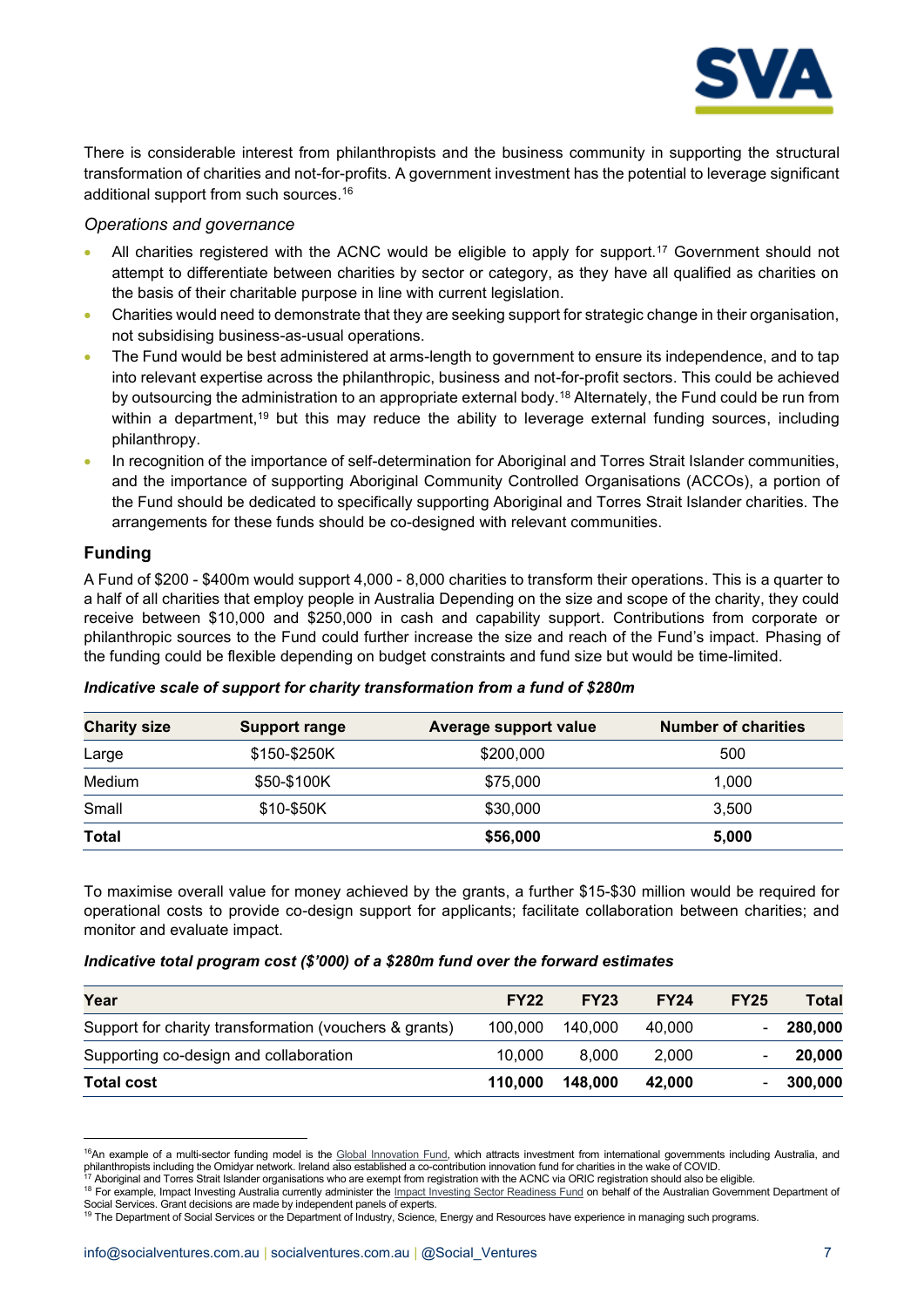

## <span id="page-7-0"></span>Social Impact Investing

SVA is the largest dedicated player in the Australian social impact investing (SII) market, across social impact bonds, social enterprises, and housing projects. We currently have \$150 million funds under management. We are excited by the Morrison Government's commitment to developing the impact investing market in Australia and have engaged with the Government over many years as well as the Social Impact Investing Taskforce ('the Taskforce') to present a comprehensive suite of policy directions that can support a robust impact investing market in Australia, including the effective implementation of outcomes-based funding; attracting appropriate private capital to the provision of social, affordable and disability housing; and growing the social enterprise ecosystem.

In this submission we provide input on some of the initiatives that we understand are under consideration by Government as a result of the Taskforce's recommendations. We also note two further areas that should form part of the next 'horizon' of the Australian Government's impact investing activity.

Across all areas of impact investing, we encourage the Australian Government to work with State and Territory Governments to co-ordinate rather than overlap or duplicate support provided by other entities. A coherent approach will be more efficient for all concerned, and in particular make it easier for both private capital and those seeking funding to engage with governments.

### <span id="page-7-1"></span>Commonwealth Office of Social Impact Investing

#### **Recommendation**

That the Australian Government establish a permanent Office for Social Impact Investment to sit within a central agency, reporting to a dedicated Minister for Social Impact Investment. The exact design and cost for the Office is scalable depending on intended scope but would start from around \$10-40 million over the forward estimates.

#### **Rationale**

An enabling environment, with strong leadership from a host of players including government, is essential to growing the SII market.<sup>20</sup> There is significant evidence, both internationally and from Australia, demonstrating that Government leadership is crucial in developing an efficiently functioning impact investing market.<sup>21</sup> The Taskforce's interim report also notes the importance of government's role as a market facilitator in SII markets.<sup>22</sup> The Australian Government has a unique facilitation role in the market as it owns of much of the underpinning outcomes data, sets many of the price incentives and benefits significantly from the social outcomes.

Building a robust social impact investing market beyond the work of the Taskforce will require on-going coordination and leadership from the Australia Government. To do this efficiently and effectively, a co-ordinated approach that builds on experience and expertise across government is required.

#### **Proposal**

The Australian Government should establish a Commonwealth Office for Social Impact Investment (COSII) to sit within either the Prime Minister and Cabinet or Treasury portfolios. Involvement from an agency with a whole of government remit is important given the complexities in calculating both the costs and the potential outcomes of SII across Government departments, including the need for access to, and understanding of, various data sets.

<sup>20</sup> Addis, Bowden and Simpson (2014) *[Delivering on Impact](http://gsgii.org/reports/delivering-on-impact/)*. Impact Investing Australia. <sup>21</sup> *ibid*.

<sup>22</sup> PM&C (2020) *[Social Impact Investing Taskforce: Interim Report](https://www.pmc.gov.au/sites/default/files/publications/social-impact-investing-taskforce-interim-report.pdf)* p14

[info@socialventures.com.au](mailto:info@socialventures.com.au) | socialventures.com.au | @Social Ventures 8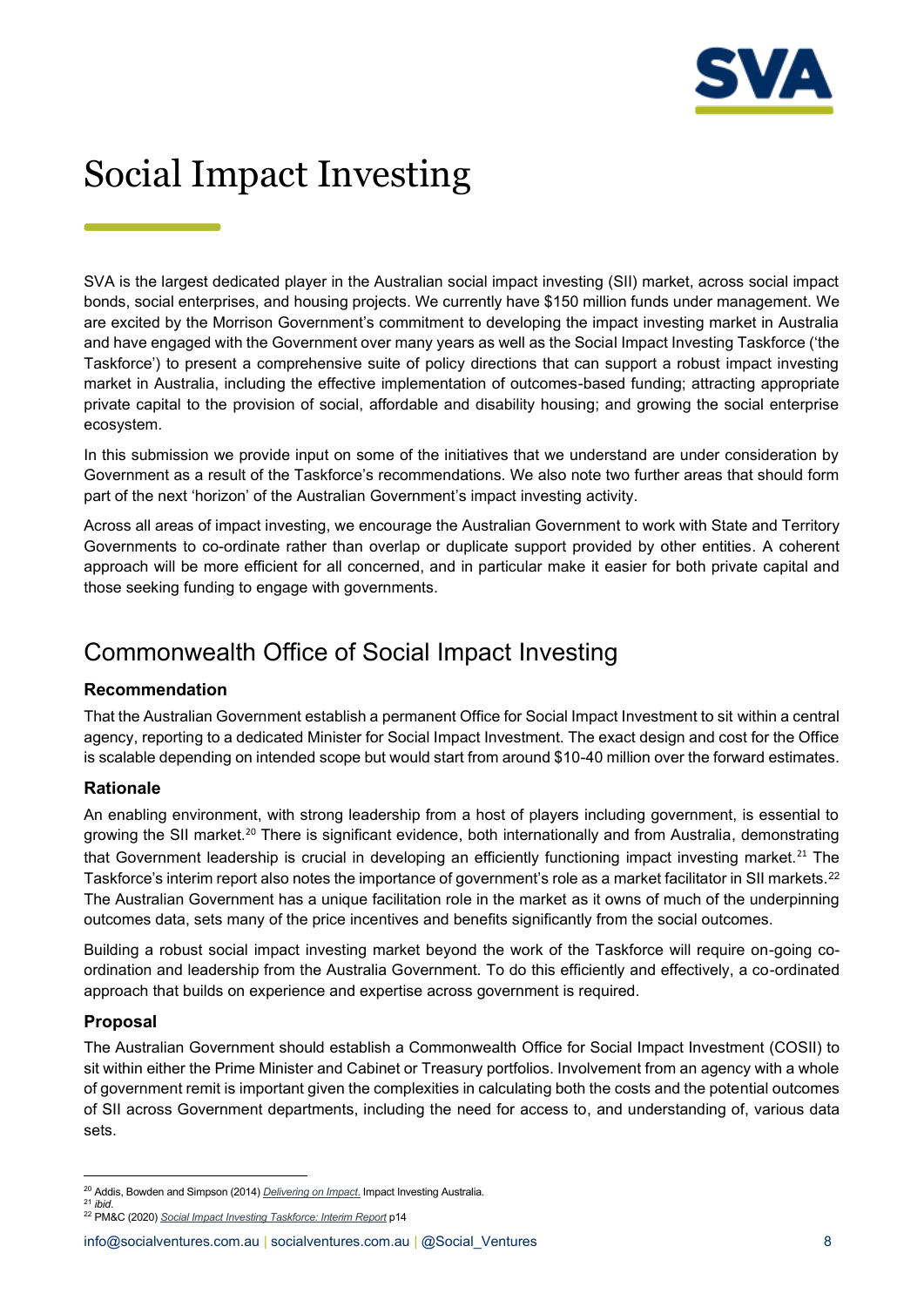

As the market grows, there is also a need for new approaches to data and impact measurement in SII, which a co-ordinating office within government would be well-placed to facilitate.

Impact investors and intermediaries need a central point of contact for origination of new kinds of transactions with the Australian Government and to provide a central point to provide advice and feedback on ways to remove barriers to new investments.

The Office should seek to draw on expertise and experience from across government, including but not limited to the work of the Taskforce in PM&C, the teams involved in outcomes payment frameworks and in the Department of Social Services (DSS), and those engaged in housing policy in Treasury and DSS.

#### **Funding**

The cost of establishing an Office for Social Impact Investing is scalable depending on intended scope and would be in the order of \$10-40 million over the forward estimates. The low end of this range represents a 'bare minimum' to help grow the market. It would need to be scaled up depending on the appetite and volume of potential transactions – for example, if it had responsibility for administering an outcomes fund. Implementing the full suite of recommendations that may be expected to arise from the Taskforce would require significantly more resources. Funding for implementation of SII initiatives would be additional to this. Creating a new Ministerial portfolio would not incur any additional cost to the Budget.

### <span id="page-8-0"></span>Outcomes Fund

#### **Recommendation**

That the Australian Government establish an Outcomes Fund for the purpose of providing 'top-up' funding to State government commissioned outcomes-based payment initiatives.

#### **Rationale**

Outcomes-based funding ensures taxpayer dollars are directed to programs that work and that are robustly evaluated. It encourages performance accountability and a culture of innovation and improvement.

In Australia, State governments have led the way in establishing pilot outcomes-based projects, often involving financial risk transfer to private investors through a social impact bond mechanism. However, the value generated through an intervention often arises across both State and Australian Government departments, and States can be reluctant to pay for value that does not accrue to them. An Outcomes Fund would enable the Australian Government to contribute to the outcomes payments made to a service provider, without having to directly develop and manage the underlying outcomes contract. This will result in more projects being commercially viable. Measurement of outcomes for which the Australian Government is responsibl (such as reductions in welfare payments), ideally underpinned by data linkage, will also enhance the evaluation of program effectiveness.

An Outcomes Fund will facilitate the development of more, larger and more robust outcomes-based contracts, which will in turn build outcomes management capability across governments, build the evidence base for what works (and for whom), and stimulate the SII capital market. As payments are linked to the value generated for the Commonwealth, the Outcomes Fund should be fiscally neutral or positive over time. The Taskforce's Interim Report indicated that it expected to recommend an outcomes fund in its Final Report to government, as a means increasing outcomes-based funding opportunities and reducing the complexity and expense of setting up social impact bonds.<sup>23</sup>

#### **Proposal**

The Australian Government should establish an Outcomes Fund in order to provide 'top-up' funding to State government commissioned outcomes-based initiatives. Effective design and implementation of such a fund will

<sup>23</sup> *ibid.* p36, p41

[info@socialventures.com.au](mailto:info@socialventures.com.au) | socialventures.com.au | @Social Ventures 9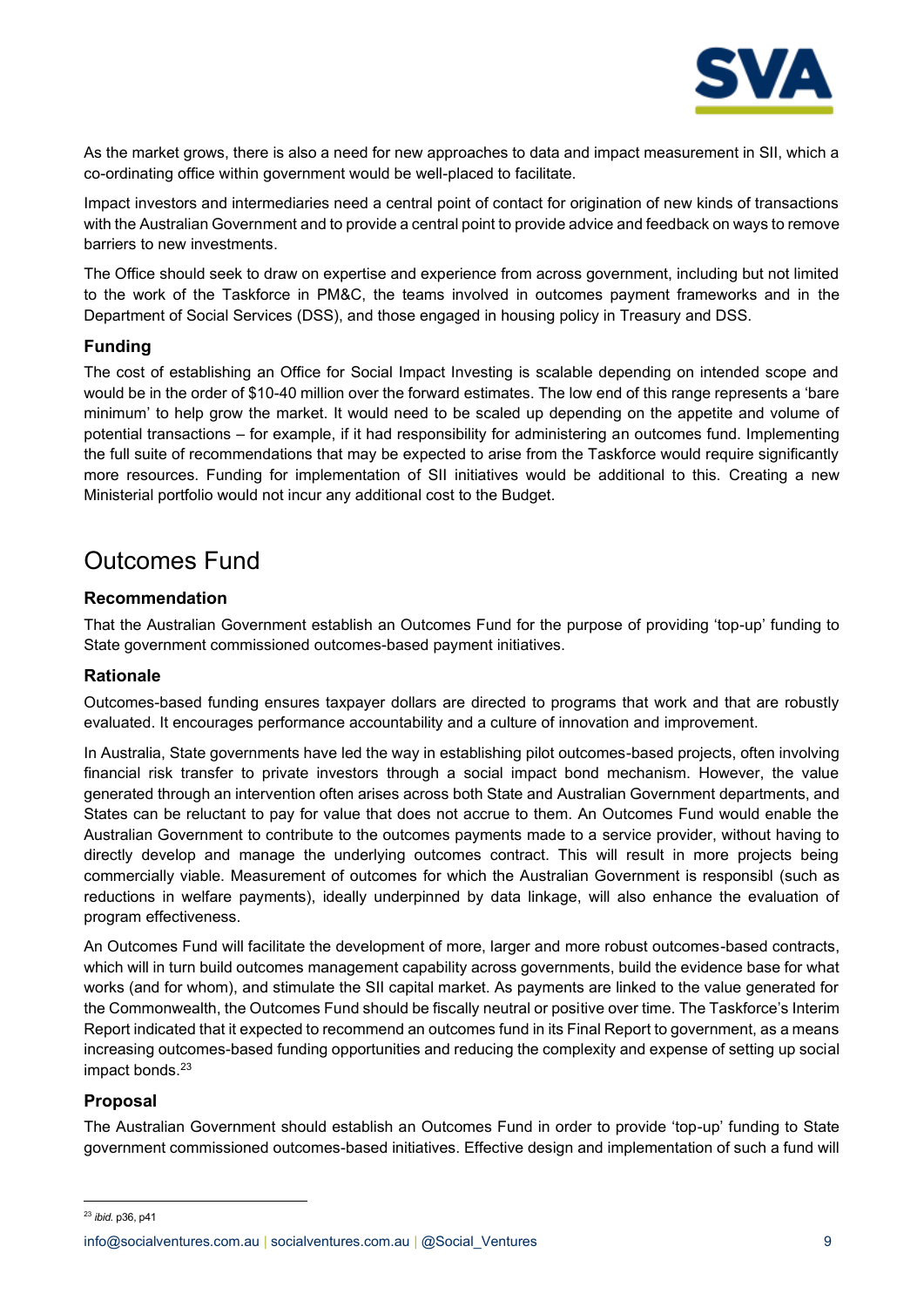

be critical to its success. Based on our extensive experience with social impact bonds and other forms of outcomes contracts, we propose that the Outcomes Fund should work as follows:

- The Commonwealth should identify priority cohorts that are suitable for outcomes-based contracting, could generate meaningful Commonwealth savings and are aligned with broader policy objectives including measurable improved outcomes for the identified cohort.
- The Fund should provide clear guidance to States on the nature and value of the outcomes that the Commonwealth is prepared to pay for. Outcomes should align closely with Commonwealth savings (e.g. welfare payments).
- Applications should be open over an extended period of approximately two years to provide States and, ultimately, service providers with time to develop quality programs and proposals.
- Funding should be transferred into a separate trust entity (which would enter into agreements with the States) to create flexibility in the timing and level of payments over a term of approximately 10 years. Outcomes contracts are generally 5-10 years in duration, and by their nature the pattern of payments are 'lumpy' and will vary with program performance. The Outcomes Fund structure should sit outside standard budgetary commitment processes which do not work well with this level of variability.

#### **Funding**

In order to create a genuine incentive for States and service providers to develop proposals, the Outcomes Fund needs to be large enough to support a meaningful number of transactions. It is recommended that an initial tranche of \$100m be committed to the fund over a four year period, with another \$100m after four years subject to an evaluation. We estimate that \$100m would be sufficient to support approximately 10-15 meaningful outcomes contracts. A further allocation would be necessary for the administration and operating costs of the Fund – this could be incorporated in the budget of the Commonwealth Office for Social Impact Investing proposed above.

### <span id="page-9-0"></span>Impact investing wholesaler

#### **Recommendation**

That the Australian Government establish an impact investing wholesaler that can invest flexibly; consider blended finance approaches; provide discount capital to intermediaries; and enable recycling of capital. The wholesaler needs to be structured in such a way as to catalyse additional investment from institutional investors that addresses gaps in the market, and not simply to substitute for existing pathways for current investment capital.

#### **Rationale**

The Taskforce's Interim Report indicated that it expected to recommend the establishment of an impact investing wholesaler in its Final Report.<sup>24</sup> This is a model that has been used in a number of other jurisdictions (most notably Big Society Capital in the UK) to increase the scale of the impact investing market. A wholesaler also has potential to support the growth of social impact fund managers and social stock exchanges, further stimulating the market.

#### **Proposal**

The Australian Government should establish an impact investing wholesaler as a mechanism for growing the SII market in Australia. Effective design and implementation of such a fund will be critical to its success. Based on our extensive experience as an impact investing intermediary in the Australian market, we propose that the wholesaler should:

• Have the flexibility to invest in intermediaries in several ways, to ensure that the investment is suitable to drive social impact.

<sup>24</sup> *ibid.* p38, p41

[info@socialventures.com.au](mailto:info@socialventures.com.au) | socialventures.com.au | @Social\_Ventures 10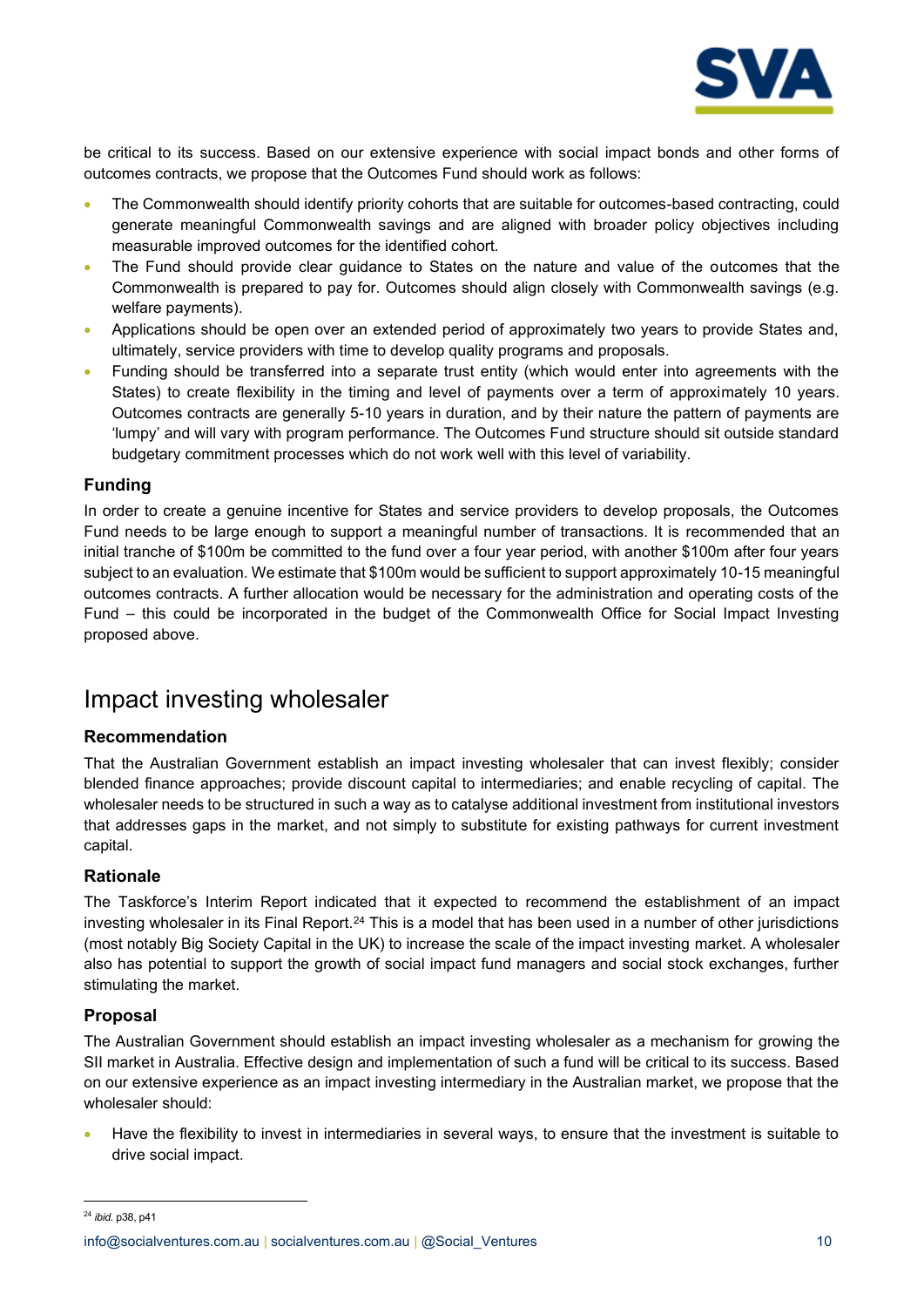

- Consider blended finance approaches (i.e. by using grants/philanthropy) to ensure the any funds from a wholesaler unlock the maximum amount of investment capital.
- Be able to provide discounted capital to intermediaries, to catalyse investment into the social impact investment market.
- Be structured to allow for recycling of capital to ensure the longevity and self-sustainability of the entity

#### **Funding**

In order to create significant, long term social impact the wholesaler needs to be able to invest significant amounts into the intermediary market. A minimum commitment of \$500m is required.

### <span id="page-10-0"></span>Social enterprise early-stage fund

#### **Recommendation**

That the Australian Government establish a establish a fund or series of funds which would provide affordable capital and capacity building support to social enterprises.

#### **Rationale**

Social enterprises trade in order to deliver public and community benefits. One common type of social enterprise is the work integrated social enterprise, which typically provides a stepping-stone to mainstream employment and employs those experiencing entrenched, long-term unemployment. This gives employees or trainees work readiness and transferable skills to move into the open labour market. This can create jobs and opportunities for people who might have struggled to find work, reinvigorate depressed communities and drive better business outcomes.

More than 20,000 social enterprises operate in Australia, employing more than 250,000 people.<sup>25</sup> One of the main barriers social enterprises face is limited access to the right mix of intellectual, financial and social capital, restricting their capacity for scalability and to create larger social impact, including employment. This early-stage gap was identified by the Taskforce as a barrier to social enterprises reaching sufficient maturity to attract mainstream investment.<sup>26</sup>

The Taskforce's Interim Report indicated that it expected to recommend additional support for social entrepreneurs to access early stage funding and contract readiness support in its Final Report.<sup>27</sup>

#### **Proposal**

The Australian Government should establish a fund or series of funds which would provide affordable capital and capacity building support to social enterprises, potentially modelled along the lines of the UK's Access Foundation. This could involve:

- Government to facilitate a co-design process involving social enterprises, philanthropy, investors and intermediaries;
- Establishment of a funding pool (which would be split into smaller funds administered by different fund managers, i.e. intermediaries) to provide low interest, patient loans, with a particular focus on smaller, highrisk loans up to \$500,000. This would be potentially leveraged with private investor capital or philanthropic capital and administered by specialist intermediaries with the right networks, infrastructure and expertise. Associated with this package would be funding to help intermediaries cover the operating costs servicing small, often complex loans and providing hands-on support (historically a source of market failure);
- Establishment of grant funding to help social enterprises to pay for specialist support to help with impact measurement, financial modelling, legal structuring and capital raising support. This would essentially continue the work of the Sector Readiness Fund, which is funded through to 2021.

<sup>25</sup> Social Traders (2013) *[Corporate Social Procurement in Australia Business Creating Social Value](http://www.socialtraders.com.au/_uploads/_cknw/files/%20WEBSTCorporateSocialProcurementinAustralia2013.pdf)*

<sup>26</sup> PM&C (2020) *op. cit.* p36 <sup>27</sup> *ibid.* p41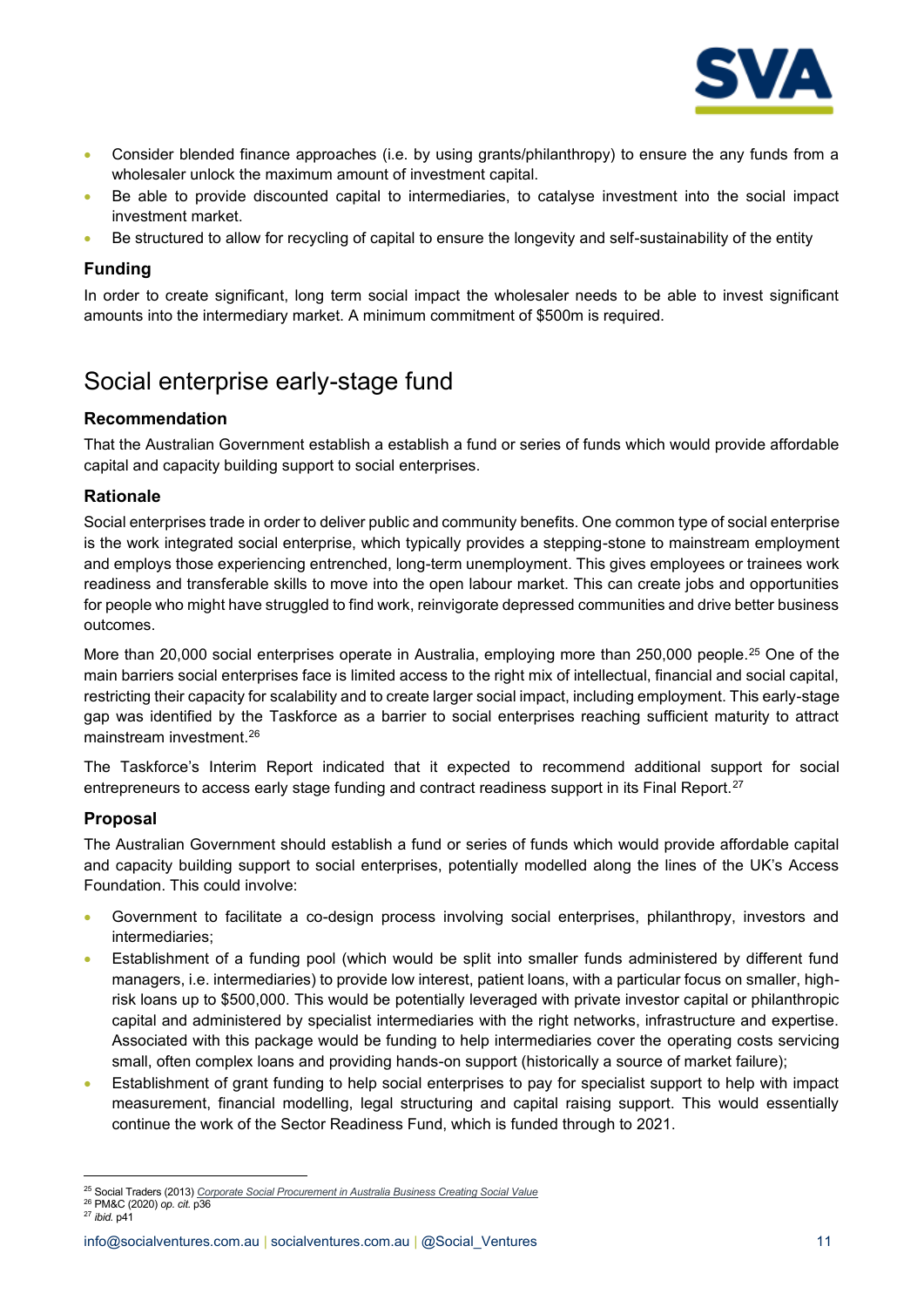

#### **Funding**

The exact cost of the Fund will depend on the outcomes of the co-design process. The funding components might include the following, with indicative quantum estimates:

- \$20-30m once-off Government funding as capital to be lent to social enterprises. This might be leveraged with private capital. It could recycle funds as they are paid by social enterprises and will diminish as social enterprises default.
- \$2-5m per year to cover the operational costs of intermediaries administering the loans
- \$2-5m per year to provide vouchers for capacity building supports.

### <span id="page-11-0"></span>Next steps for SII in Australia

Beyond the work of the Taskforce and government's response, there are two areas of the SII market that we believe would benefit from additional Commonwealth engagement. Each of these has the potential to leverage government and private investment to achieve better social outcomes:

**Housing:** The Australian Government's social impact investing strategy could make a significant contribution to improving the shortage of social and affordable housing in Australia.

- By unlocking institutional-scale capital this would work to increase housing supply. In this case, the SII is not supported by a Government outcomes payment or by revenue derived from commercial activities, but by rent and capital gains. We are already seeing a version of this model at work in the development of Specialist Disability Housing (SDA).
- The levers available to both the Australian and State governments to stimulate new social and affordable housing include construction/ development costs; financing costs; financing terms; management rights transfer; planning regulations; income support; tax incentives; land costs; and land or stock ownership transfer. SVA is of the view that as the Australian Government develops its housing policy it should determine which combination of these levers will optimise social impact investing to deliver much needed new social and affordable housing stock in Australia.

**Social procurement:** While the Australian Government has sought to magnify economic and social outcomes from government spending under the Indigenous Procurement Policy (IPP), there are further opportunities to leverage existing Australian Government spending. This could involve the extension of IPP-style arrangements to other groups achieving social outcomes, such as employment-focused social enterprises. There is also opportunity to build social procurement requirements into large infrastructure contracts, as many States are now doing.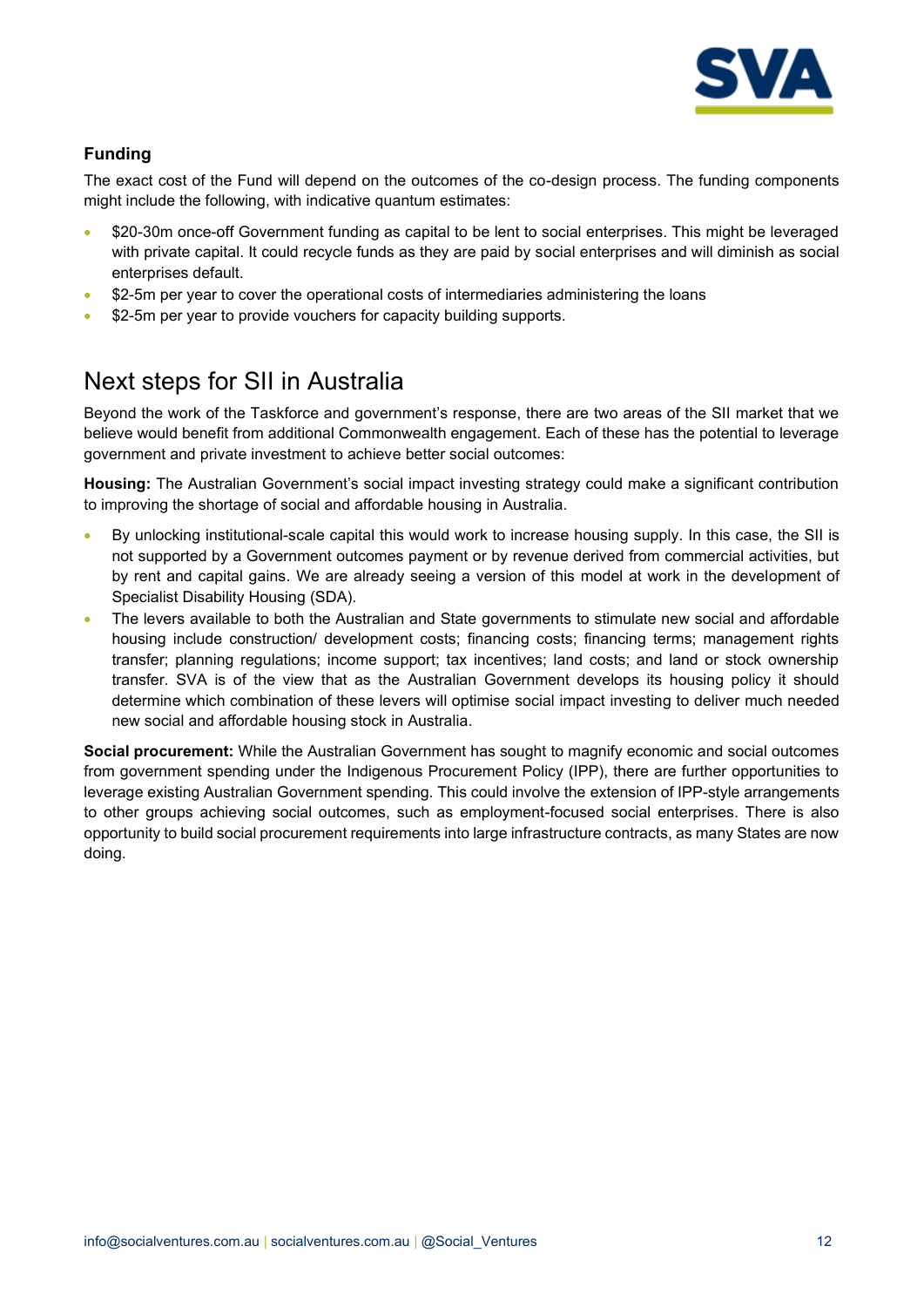

## <span id="page-12-0"></span>Education and Early Years

### <span id="page-12-1"></span>Developing 'The Connection' to grow excellence in regional, rural and remote education

#### **Recommendation**

That the Australian Government invest \$6 million over five years to catalyse the creation of a \$34 million national collaborative 'The Connection' network of regional, rural, and remote (RRR) schools to improve learning outcomes for children in these communities.

The network will spread and develop evidence informed practice in teaching and school leadership that is designed for RRR education environments; and build a clear evidence base of approaches that are making a difference to students in RRR schools, particularly those experiencing disadvantage. The network, based on a successful SVA pilot model of 50 schools, will lift outcomes in over 500 RRR schools in areas experiencing disadvantage who are directly engaged in the project, and hundreds of others through diffusion and modelling of best practices.

#### **Rationale**

Australia aspires to an excellent and equitable education system,<sup>28</sup> but many rural, regional and remote students, as well as those from communities experiencing disadvantage, do not have the same opportunities as their metropolitan counterparts.<sup>29</sup> Over 1.1 million children attend the 4,400 Australian schools outside metropolitan areas – 47 per cent of all schools in Australia.<sup>30</sup> Improving outcomes in these schools is a significant opportunity to improve Australia's overall educational performance.

Quality school leadership is critical for improving student learning. The Independent Review into Regional, Rural and Remote Education ('Halsey Review') identified that attracting, developing, and retaining quality leaders is a major challenge for many RRR schools.<sup>31</sup> It found that many school leaders in RRR areas face challenges unique to their RRR status in delivering educational outcomes for students; and they require tailored support: *'[…] More has to be done to recognise the diversity of contexts, challenges and opportunities of leading and teaching in RRR schools and communities, particularly how people are prepared and supported for such appointments*.'<sup>32</sup> AITSL research has similarly identified unique challenges for RRR schools.<sup>33</sup>

There are examples of excellent practice in RRR schools across Australia, but we currently lack the mechanisms to identify, develop, share and scale these practices more widely. Bringing local good practice to scale is increasingly recognised by international experts as a key mechanism for education system improvement. Andreas Schleicher, Director for Education and Skills at the OECD, recently found that '*Education systems need to better identify key agents of change and champion them; and they need to find more effective ways of scaling and disseminating innovations*.' 34

There is an important role for the Australian Government to play in improving educational outcomes in RRR schools, given the common challenges faced; the importance of equitable access for students regardless of location across State and Territory boundaries; and the benefits of operating at scale. The Halsey Review

29 See Goss, P., Sonnemann, J., Chisholm, C., & Nelson, L. (2016)[, Widening gaps: what NAPLAN tells us about student progress,](https://grattan.edu.au/report/widening-gaps/) Grattan Institute; Commonwealth of Australia (2019[\) National Regional, Rural and Remote Tertiary Education Strategy](https://docs.education.gov.au/system/files/doc/other/national_regional_rural_and_remote_tertiary_education_strategy.pdf) p29; Productivity Commission (2020) Report on Government Services 2020 Part B Table 4A.21 and Table 4A.71

 $31$  ibid. p17-18, 45-8.

<sup>&</sup>lt;sup>28</sup> Education Council (2019[\) Alice Springs \(Mparntwe\) Education Declaration](http://www.educationcouncil.edu.au/Alice-Springs--Mparntwe--Education-Declaration.asp)

<sup>30</sup> Halsey, J. (2018[\) Independent Review into Regional, Rural and Remote Education:](https://svaltd.sharepoint.com/sites/ReportssubmissionsPA/Shared%20Documents/2.%20Reports_Submissions/Submissions/Budget%20submissions/FY21-22%20Budget%20Submission/AITSL%20(2018)%20Exploring%20the%20opportunities%20and%20challenges%20of%20teacher%20professional%20learning%20in%20the%20early%20childhood,%20casual/relief%20and%20rural/remote%20teaching%20contexts%20-%20Findings%20report%20%20https:/www.aitsl.edu.au/docs/default-source/hqpl/hqpl-3-cohorts-findings-report---final.pdf) Final Report p.25

 $32$  ibid. p18 <sup>33</sup> AITSL (2018[\) Exploring the opportunities and challenges of teacher professional learning in](https://www.aitsl.edu.au/docs/default-source/hqpl/hqpl-3-cohorts-findings-report---final.pdf) the early childhood, casual/relief and rural/remote teaching contexts -[Findings report](https://www.aitsl.edu.au/docs/default-source/hqpl/hqpl-3-cohorts-findings-report---final.pdf) Findings report<br><sup>34</sup> Schleicher A (2018[\) World Class: How to Build a 21st-Century School System,](https://doi.org/10.1787/9789264300002-en) OECD Publishing.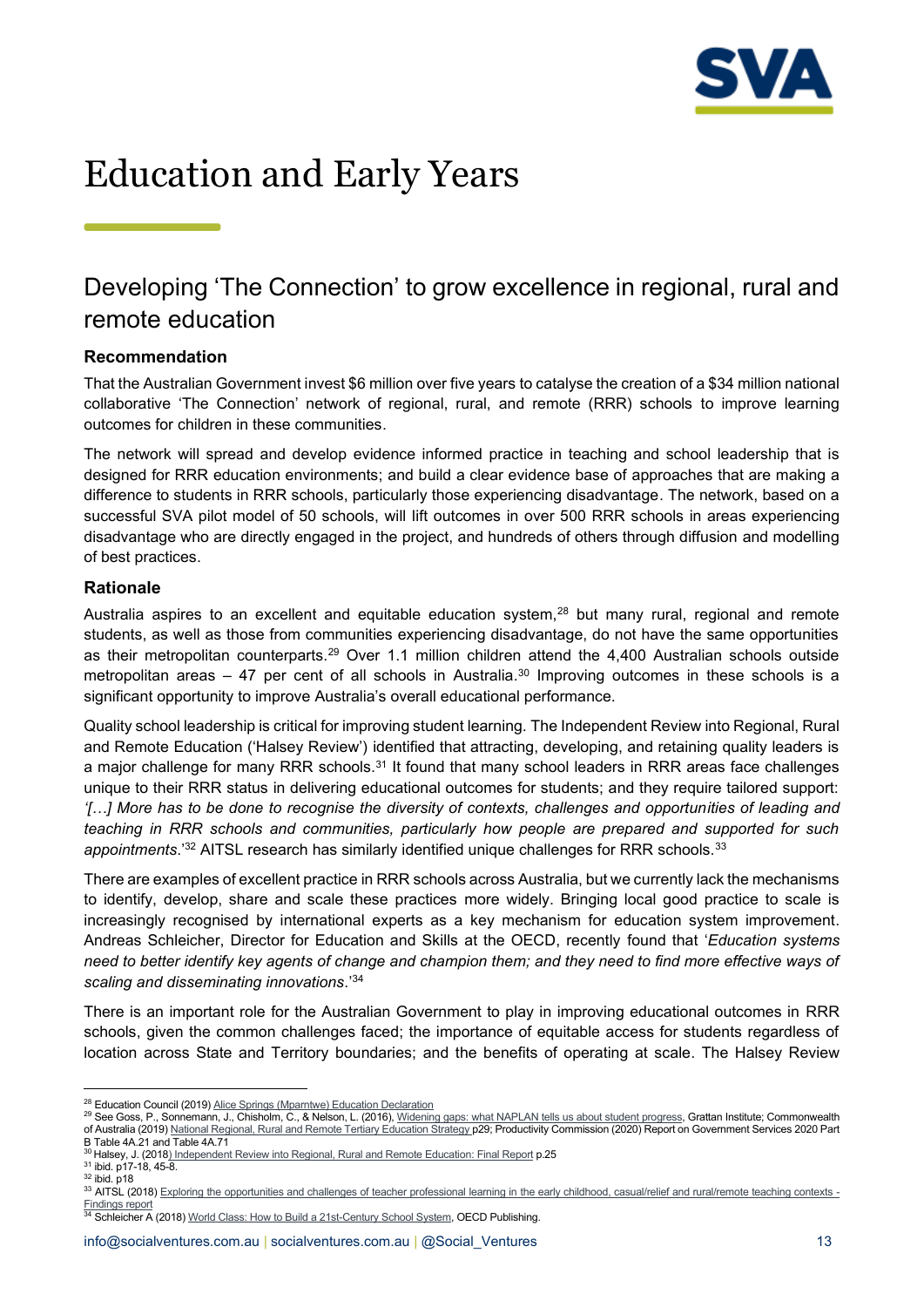

identified the need for '*a national focus for RRR education, training and research to enhance access, outcomes and opportunities in regional Australia*.'<sup>35</sup> It also noted that the Australian Government has an interest in improving teacher and leader quality in schools, and has invested in several approaches to support this.<sup>36</sup>

School leaders understand the opportunities presented by sharing practice across state and system boundaries. One veteran principal participating in a collaborative network reported: '*The value of the network is in the fact that it has been done across state boundaries, which is rare. Connecting across those boundaries, that's powerful systems leverage. We have much more in common with some interstate schools than some of our local schools.' <sup>37</sup>* Bringing together schools and school leaders from all jurisdictions and systems is an effective mechanism to accelerate and scale practices that work in RRR schools. It also ensures that students in small jurisdictions are not left behind. Only the Australian Government, by virtue of its national reach and convening ability, has the capacity to catalyse nation-wide change.

#### **Proposal**

There is mounting Australian and international evidence that well-designed collaborative networking models are effective in driving system-level change and scaling innovation to lift performance across a system.

Over the last six years, SVA has developed and delivered [The Connection](https://www.socialventures.com.au/education/the-sva-bright-spots-schools-connection/) (formerly the Bright Spots Schools Connection), a pilot collaborative networking initiative driving action across 50 schools in three states. Supported by states, systems and philanthropy, The Connection has supported leadership development as a means of improving student outcomes. The model has so far reached 50,000 students. One quarter of participating schools were in RRR areas.

- [External evaluation of The Connection](https://www.socialventures.com.au/work/the-connection-collaborative-leadership-network-lifts-education-outcomes/#box_section_1) indicates a wide range of benefits, including improvements in student achievement and aspiration, and a greater sense of motivation in teachers and capacity building of school leadership teams. After three years, 97% of Connection schools reported that participation enabled new education practice. 100% of schools reported improved knowledge of effective practices and 75% of schools reported participation as driving change.<sup>38</sup> Evaluators found that: *'The Connection is living evidence: a working model for system-wide school improvement and collaborative leadership development at a school, community and system level. It sets a distinctive example from which other education systems in Australia and beyond can learn, adopt and adapt practices to achieve the system-wide school improvement.'*<sup>39</sup>
- Reports from school leaders involved in The Connection reflect these findings. For example, a RRR school leader in South Australia says that since joining The Connection in 2016, and using the network to implement project-based learning, the school has turned around declining enrolments and engagement: *'We have had improved NAPLAN results for years 5 and 7 in Numeracy and Reading in recent years. […]. Over the last three years instances of negative behaviour have reduced by 45%, and suspensions reduced by 59%. Our goal at Stirling North Public School is to build 21st Century skills in our students - to ask critical questions, reflect, collaborate, problem solve. We want our students to leave Year 6 with all the skills they need to become employable.'*<sup>40</sup>

International experts are also reporting that collaborative networking models can accelerate and embed schooland system-level improvement. The OECD has recognised the role of networks in successful system design for supporting improvement in professional practice to deliver better student outcomes.<sup>41</sup> Education leaders at the Brookings Institution prioritise embracing and promoting networks as a way to scale deep change for system transformation as one of only three core recommendations for systems improvement alongside quality teaching.<sup>42</sup>

Online delivery of professional support is a cost-effective way of supporting RRR teachers to improve student outcomes. The Connection has the knowledge and infrastructure to deliver this.

<sup>35</sup> Halsey J (2020) op. cit. p5

<sup>36</sup> ibid. p17

<sup>37</sup> Principal Christine Cawsey AM, Rooty Hill High School NSW. See SVA (2020[\) Rooty Hill High School aims to create effective learners for life](https://www.socialventures.com.au/assets/SVA-case-study-RootyHill-v3.pdf)

<sup>&</sup>lt;sup>38</sup> Singhania A, Hard N, & Bentley T (2020[\) The impact evaluation of SVA Bright Spots Schools Connection.](https://apo.org.au/node/308693) Policy, Strategy, Impact, RMIT University. <sup>39</sup> ibid. p xi

<sup>&</sup>lt;sup>40</sup> Principal Adam Wilson, Stirling North PS, Port Augusta, SA, in SVA (2020[\) The Connection: Collaborative Leadership Network lifts education outcomes](https://www.socialventures.com.au/work/the-connection-collaborative-leadership-network-lifts-education-outcomes/#box_section_1)

<sup>&</sup>lt;sup>41</sup> Révai N (2020) [What difference do networks make to teachers' knowledge?](https://doi.org/10.1787/75f11091-en) OECD Education Working Papers No. 215, OECD Publishing. <sup>42</sup> Istance D & Paniagua A.(2019[\) Learning to Leapfrog: Innovative Pedagogies to Transform Education.](https://www.brookings.edu/research/learning-to-leapfrog/) Brookings Institution, Washington DC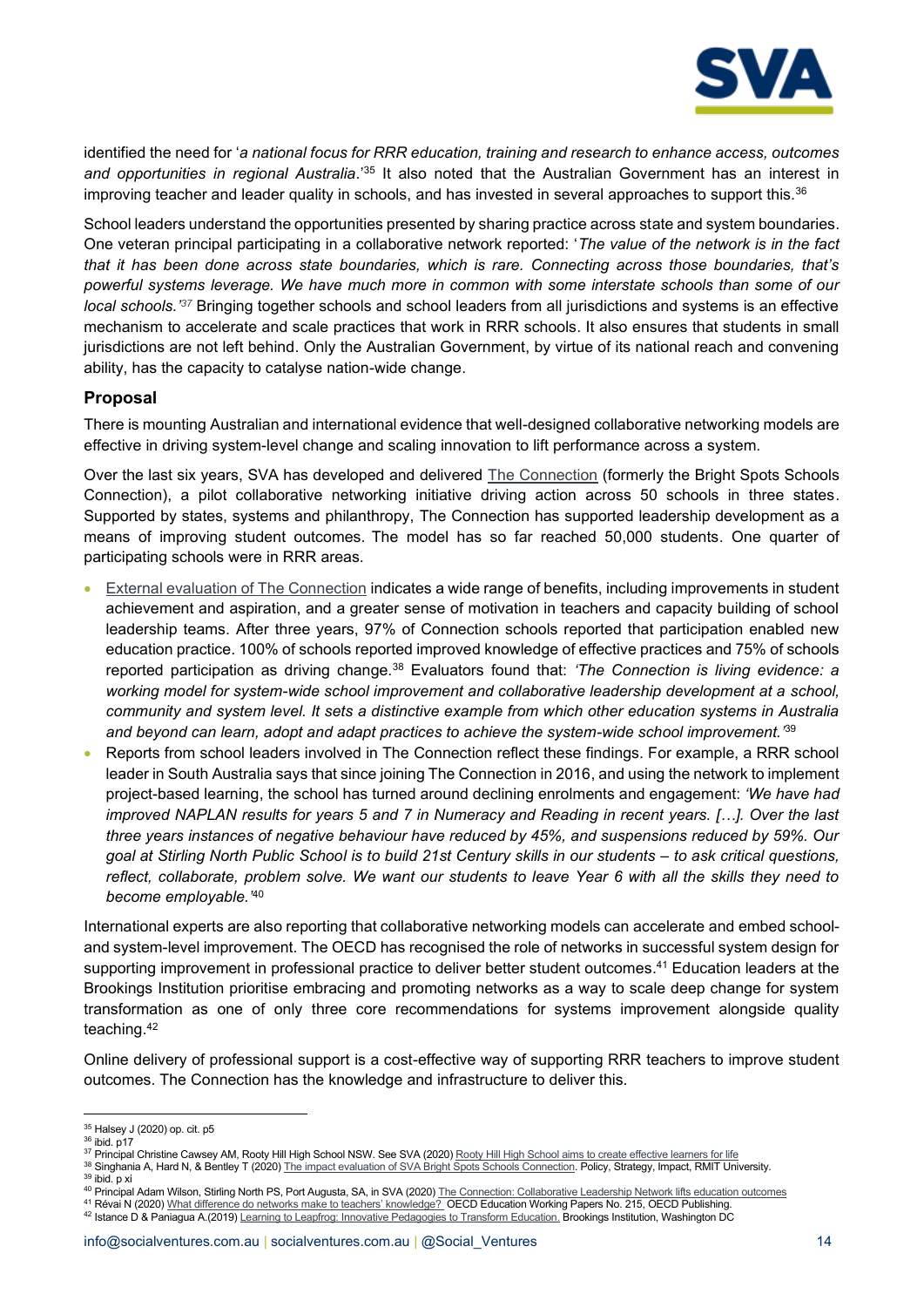

- In response to the pandemic, the Connection rapidly shifted activity online. The digital model created more efficient and cost-effective access. It was more inclusive and convenient for connecting educators across geographies. Participants remained engaged and provided positive feedback - one national event held entirely online in November 2020 attracted a weighted quality rating of 9/10 from participants. The experience showed that geographical location is not a barrier to effective collaborative support. It enabled us to trial approaches that will support a successful transition to a hybrid online and face-to-face model in RRR schools.
- In parallel, the Connection team is working with Education Services Australia and other partners to develop a custom-designed collaboration platform. This will be operational by March 2021.

Across the life of The Connection, SVA has engaged with a range of professional education bodies to refine the model and share emerging findings, including AITSL, ESA, ACARA, ACEL, state-based principals' associations and international leadership institutes.

#### **Funding**

\$6 million over five years (\$5.35 million over the forward estimates of FY22 to FY25) from the Australian Government would catalyse an expansion of The Connection collaborative network design to directly engage 560 schools in national collaborative practices, with the potential to influence and impact a further 1680 Australian RRR schools, or 2240 schools in total.

The requested Australian Government funds comprise around 18% of the model's total costs over five years. The investment will leverage \$2.6m from philanthropy and \$25.5 million from schools, systems and states in cash and in-kind contributions. The Australian Government's share of funding decreases each year as schools and systems step up their support and participation. After the five year funding period, the model is expected to be sustainable at this scale, so Australian Government funding would be time-limited.

Australian Government funds would be directed to enabling ongoing national participation, including:

- Evaluation, research, and codification of the distinctive model to inform national systems design and enable the spread of best practice nationally. This would consolidate and expand the evidence to inform implementation across Australia.
- Support further development of the online collaboration digital platform to provide inclusive access to schools and students regardless of location, while maintaining efficiency
- Investment in expanding and consolidating the SVA staff team with additional expertise and capacity to support the target school leaders at scaled level. This would establish the baseline capacity to underpin a long-term sustainable approach, while ensuring inclusive access across geographic boundaries.

|  |  | Indicative total program cost (\$'000) from all sources over five years |
|--|--|-------------------------------------------------------------------------|
|--|--|-------------------------------------------------------------------------|

| Year                                                                        | <b>FY22</b> | <b>FY23</b> | <b>FY24</b> | <b>FY25</b> | <b>FY26</b> | 5 years |
|-----------------------------------------------------------------------------|-------------|-------------|-------------|-------------|-------------|---------|
| Aust Govt contribution                                                      | 1.500       | 1.600       | 1.350       | 900         | 650         | 6,000   |
| Other contributions                                                         | 2.520       | 3.800       | 5.700       | 7.650       | 8.450       | 28,120  |
| <b>Total program costs</b>                                                  | 4.020       | 5.400       | 7.050       | 8.550       | 9.100       | 34,120  |
| <b>Australian Government</b><br>budget impact over the<br>forward estimates | 1.500       | 1.600       | 1,350       | 900         |             | 5,350   |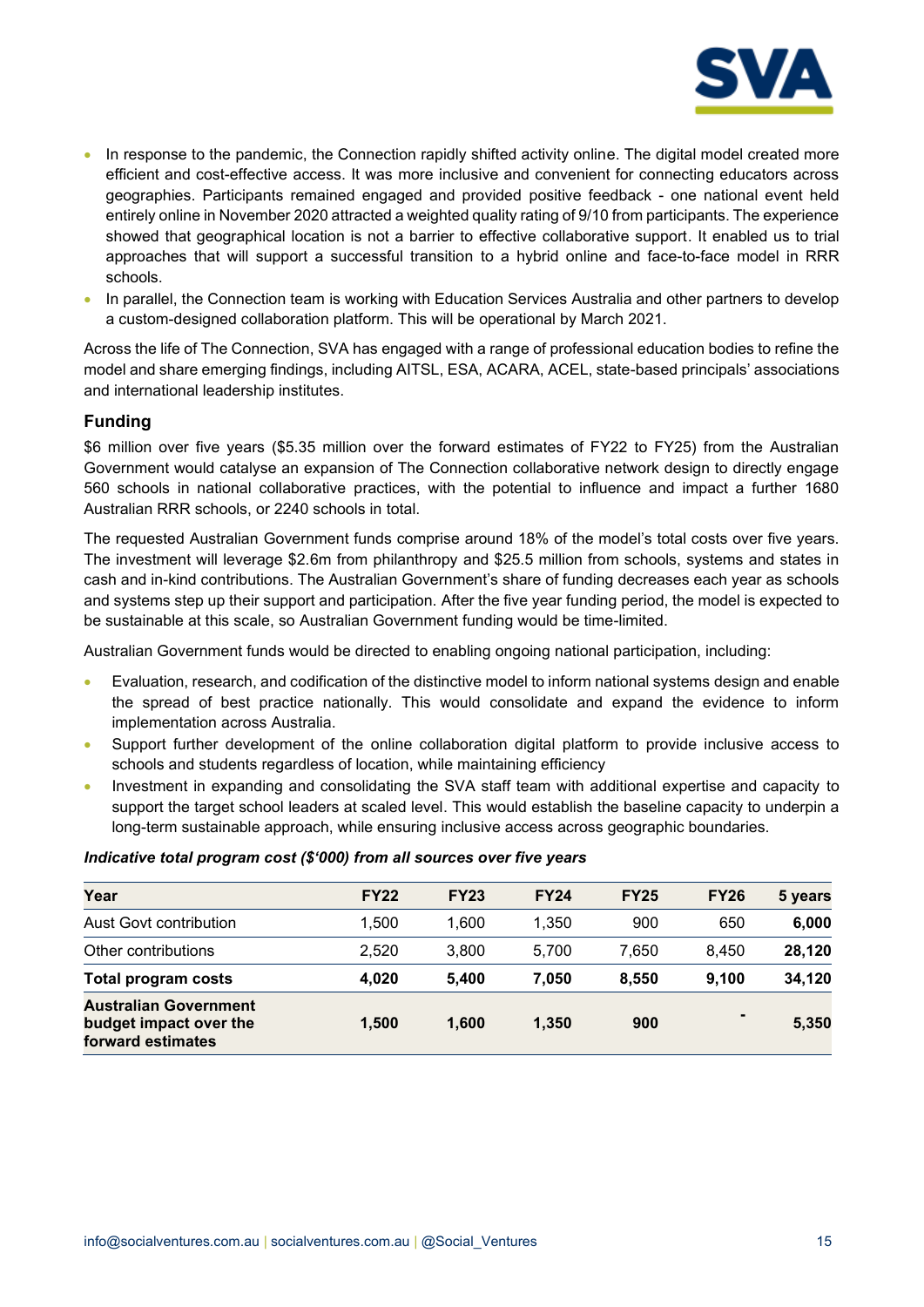

## <span id="page-15-0"></span>A National Aboriginal and Torres Strait Islander Early Years Intermediary

#### **Recommendation**

That the Australian Government provide \$15 million over four years to fund a national Aboriginal and Torres Strait Islander early years intermediary to support the growth and development of the sector and ultimately improve the health and wellbeing of Aboriginal and Torres Strait Islander children. This will enable early childhood services to be supported and represented as well as enable them to deliver high quality and accessible services to Aboriginal and Torres Strait Islander children and families across Australia.

#### **Rationale**

Aboriginal and Torres Strait Islander children attend early learning at ~75% the rate of other Australian children, with dosage and duration of enrolments estimated as even lower. This low level of participation is due to a range of access barriers that prevent families from participating in early education. These include barriers across four key domains: individual; service; social and neighbourhood; and cultural.<sup>43</sup>

There are several factors critical to addressing access barriers for Aboriginal and Torres Strait Islander children and families including local ownership of programs, employment of local people, and incorporation of culture within services.<sup>44</sup> In this context, Aboriginal and Torres Strait Islander community controlled early years services are uniquely placed to boost access and deliver high quality learning and development opportunities for Aboriginal and Torres Strait Islander children. They are also well placed to provide integrated supports for children and families. An evaluation of nine Aboriginal Child and Family Centres (ACFC) estimated that 78% of children attending the service had never previously attended an early learning service and 65% of families using NSW ACFCs had not used services before.<sup>45</sup> The 2014 evaluation of the National Partnership Agreement on Indigenous Early Childhood Development found that ACFCs were responsible for increasing access to health and education services for Aboriginal and Torres Strait Islander children and families in all state and territories.<sup>46</sup>

There are less than 100 community controlled integrated early years services across Australia, (including some run by mainstream organisations and state/territory governments) however those that do exist face significant operational and systemic challenges that impact on their capacity to deliver accessible, high quality services.<sup>47</sup>

Over more than ten years, there has also been a significant amount of reform which has disrupted these services and impacted their ability to deliver high quality services and provide access across the community. These include changes to funding (moving away from dedicated funding to the national Child Care Package) as well as the removal of targeted supports and services (e.g., the federally funded Indigenous Professional Support Unit teams). While other sectors such as health and child and family welfare have community-controlled peaks to support and represent services in some or all jurisdictions, this has not been the case for the early years sector. SNAICC – National Voice for our Children (the national peak body for Aboriginal and Torres Strait Islander children) has also not been funded as an early years peak nationally.

<sup>43</sup> SNAICC and Early Childhood Australia (2019) Ensuring equality for Aboriginal and Torres Strait Islander children in the early years: discussion paper. <sup>44</sup> ibid.

<sup>45</sup> CIRCA. 2014. Evaluation of NSW Aboriginal Child and Family Centres, Sydney: NSW Department of Family and Community Services, available at https://www.circaresearch.com.au/wp-content/uploads/CIRCA-Final-Evaluation-Full-report-Final-for-publication-14-Oct-2015.pdf, pp. 29,31. <sup>46</sup> Urbis (2014). Evaluation of the National Partnership Agreement on Indigenous Early Childhood Development*.* Sydney, NSW: Urbis.

<sup>47</sup> SNAICC & Social Ventures Australia (2020) Aboriginal and Torres Strait Islander access to early learning project. Feasibility Study: Final Report (31 July 2020)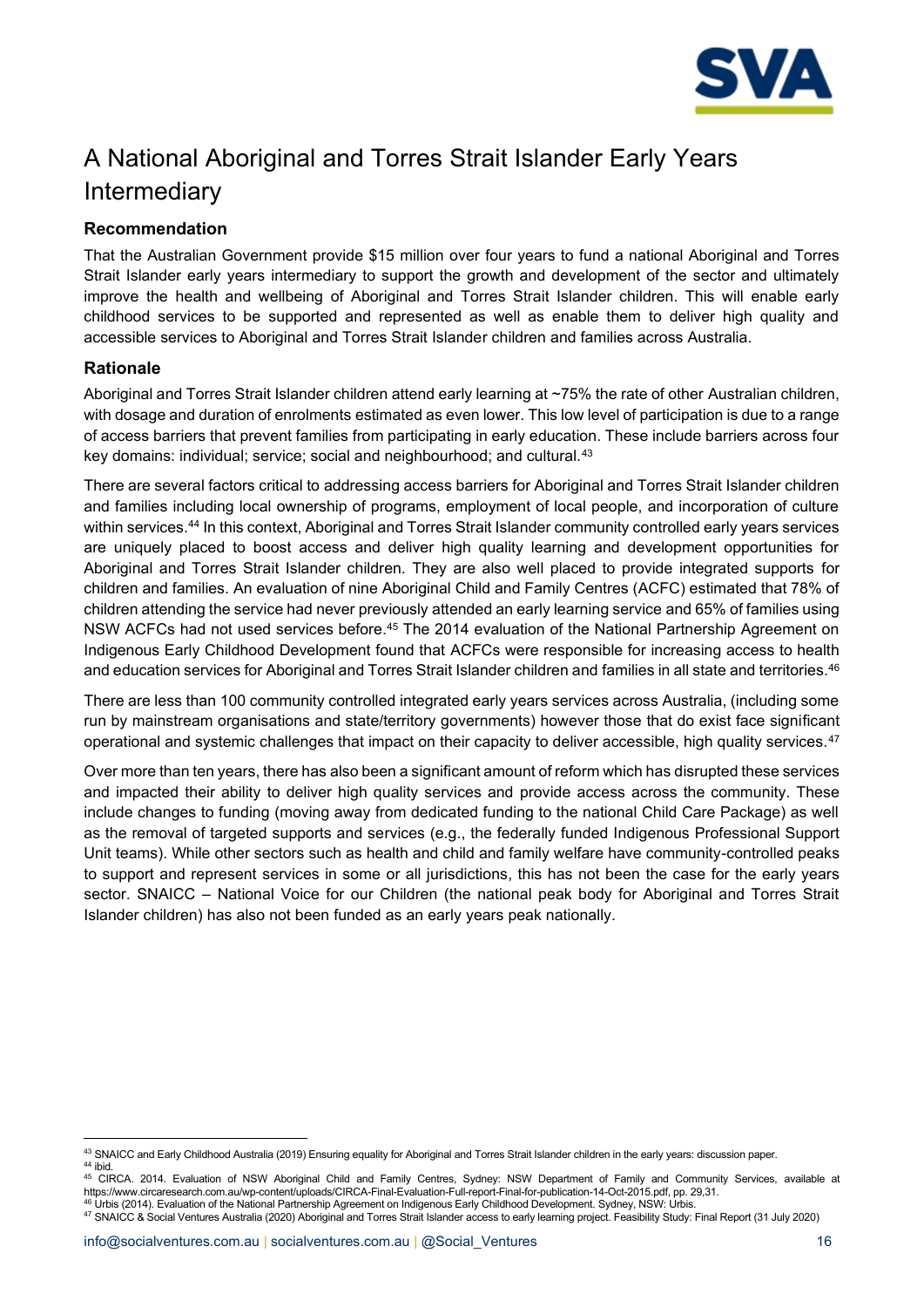

#### **Proposal**

#### **The Goal:** A national intermediary model to support and represent Aboriginal and Torres Strait Islander early years services to deliver high quality, responsive and accessible services to Aboriginal and Torres Strait Islander children and families across Australia.



SNAICC as the national peak body for Aboriginal and Torres Strait Islander children, would lead the establishment of a national intermediary or 'backbone' model, with technical support of Social Ventures Australia, to support and represent Aboriginal and Torres Strait Islander early years services to deliver high quality, responsive and accessible services to Aboriginal and Torres Strait Islander children and families across Australia. This would involve the establishment and operation of a national unit within SNAICC as well as backbone networks within each state and territory over a four- year period.

Work has been underway on the development of such a model over the past 12 months. A Feasibility Study assessed a number of models, with the below model being the preferred option, developed in consultation with the sector.

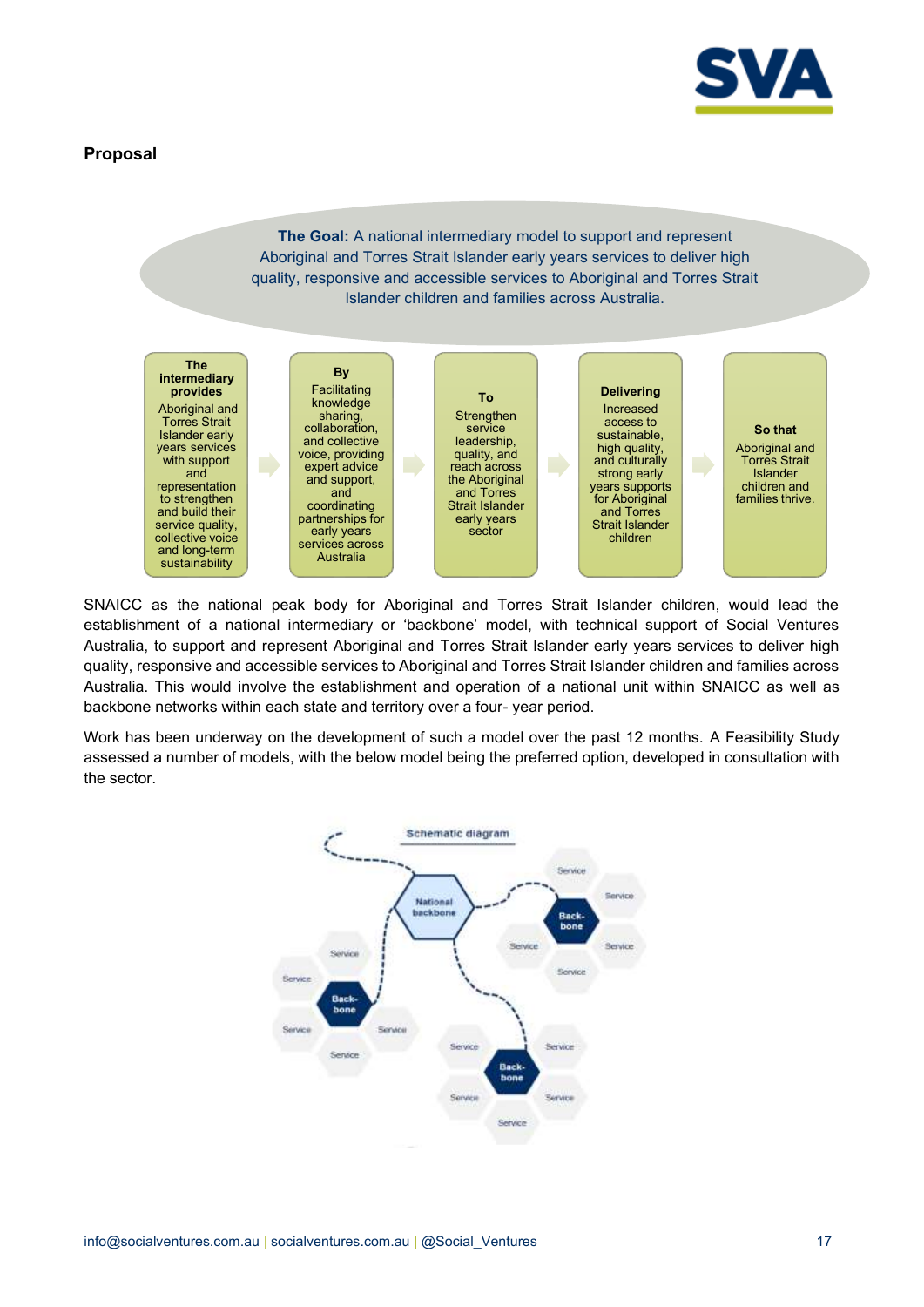

Significant consultations and research have identified a number of potential supports and functions that could be offered through the national model (and tailored to local contexts):

- Networking and service integration
- Program and education design
- Monitoring and evaluation support and capacity building
- Aboriginal & Torres Strait Islander workforce development
- Support to develop and consolidate governance and management models
- Back office support
- New service design and set up
- Advocacy support

SNAICC would auspice the national model and coordinate the work of state-based backbones, provide targeted and specialised expertise and advice to services, and support representation at the national level. The initiative supports 'emerging early years peaks' in each state/territory implementing Priority Reform 1 of the Closing the Gap Agreement 2020.

There are a number of leading examples of intermediary support services in the early childhood and other community and health service sectors that have been effective in building the capacity of Aboriginal and Torres Strait Islander services. In particular, The Institute of Urban Indigenous Health (IUIH), was recently assessed as highly effective in an independent evaluation. <sup>48</sup> Established in 2009 by four Community Controlled Health Services in South East Queensland, it now has an annual turnover of \$86 million, has 60 per cent Indigenous staff, supports over 20 health clinics and leads the planning, development and delivery of comprehensive primary health care services to 50 per cent of the Indigenous population in the region.

The theory of change for this initiative identifies a range of anticipated outcomes, including:

- Increased number of Aboriginal and Torres Strait Islander early learning services;
- Improved quality of these services, as measured under the National Quality Framework;
- Improved integration and sustainability of these services;
- Increased participation of Aboriginal and Torres Strait Islander children in early learning and integrated health and family supports; and
- Improved alignment between federal and state policies and Aboriginal and Torres Strait Islander early childhood and sector needs.

Over the longer term, we anticipate improved development and wellbeing outcomes for Aboriginal and Torres Strait Islander children and families such as starting school developmentally ready as measured under the Australian Early Development Census.

This proposal has emerged from a joint collaboration between Social Ventures Australia and SNAICC – National Voice for our Children.

#### **Funding**

\$15 million is sought from the Australian Government for the national model over four years. This includes funding for establishment and operation of 7 state-based services, and employment of 30 staff by year 3.

[info@socialventures.com.au](mailto:info@socialventures.com.au) | socialventures.com.au | @Social Ventures 18

<sup>&</sup>lt;sup>48</sup> Nous Group (2019) History and Performance: Charting the Way Forward: Independent Review of The Institute for Urban Indigenous Health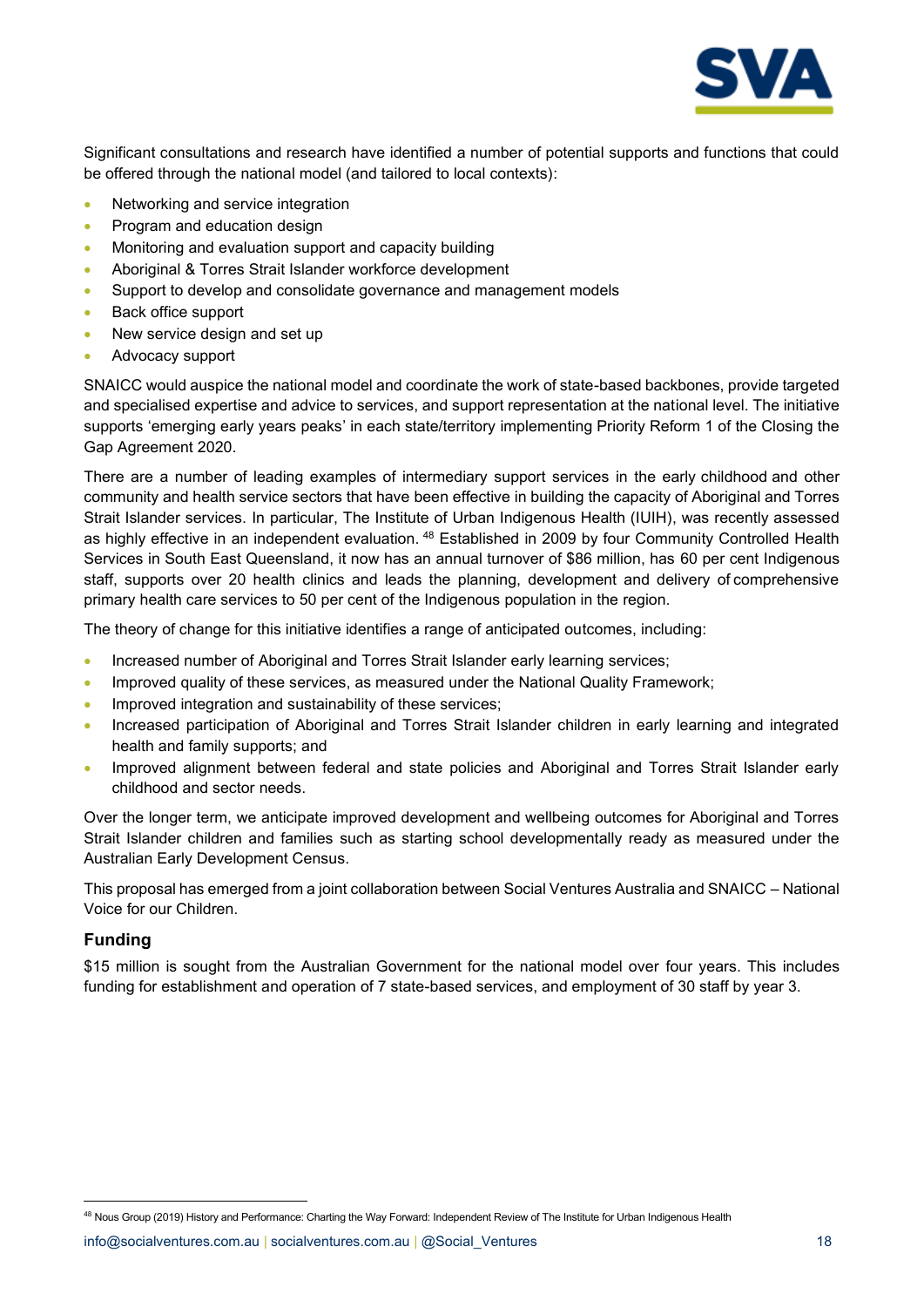

## <span id="page-18-0"></span>Intensive early education and care trials for children experiencing significant family stress and social disadvantage

#### **Recommendation**

The Australian Government should provide funding of \$10 million over 4.5 years (\$9.15 million over the forward estimates) for four Early Years Education Program (EYEP) replication sites to build the evidence base on this ground-breaking program across diverse contexts, build sector capability to support children experiencing disadvantage and improve the life-long wellbeing of children experiencing disadvantage.

#### **Rationale**

Vulnerability and social disadvantage are complex and are the product of the interaction between many risk and protective factors within children's environments. Currently 22% of Australian children are developmentally vulnerable on 1 or more domains by the time they start school, increasing to 33% for children from low socioeconomic areas and doubling for First Australians.<sup>49</sup> 1 in 6 Australian children live in poverty<sup>50</sup> and approximately, 50,000 children under 5 receive child protection services annually.<sup>51</sup> The cost to government of late intervention is estimated at \$15.2 billion per year, including \$5.9 billion per year in child protection.<sup>52</sup>

There is a growing body of evidence on how to support children in transcending disadvantage and realising their potential. The strongest evidence supports participation in evidence-based quality early learning programs53,54,55,56 with a recent study confirming a 13 per cent Return on Investment for every dollar spent on early learning.<sup>57</sup> For children living with significant and multiple vulnerabilities and risk factors, there is powerful evidence for a targeted 'intensive care' early childhood education and care (ECEC) model where the program elements, dosage and duration of the intervention are able to redress harms, overcome the effects of trauma, reduce toxic stress levels and enable children to learn in partnership with their families.<sup>58</sup>

Quality intensive ECEC programs can support young children to achieve optimal emotional and behavioural regulation through attachment-based, trauma-informed pedagogy, relationships and interactions. The program with the highest quality evidence and most positive outcomes to date is the EYEP, which was undertaken as a multi-disciplinary Randomised Control Trial (RCT) and was the first of its kind in Australia. 59

EYEP is a targeted, holistic, quality ECEC intervention program that involves direct interaction with a child to address his or her identified needs, reverse developmental delays, and reduce the impact of risk factors and adverse events.  It draws on and embeds the professional knowledge and skills of early education, infant mental health and family support. 

Key features of the program are:   

- Children participating in the trial were aged from birth to 3 years and were from families experiencing significant disadvantage and stress;
- children had sustained attendance in the program for 5 hours a day, 5 days a week for three years at no cost to families; and

<sup>49</sup> Australian Early Development Census (AEDC) (2019).  Australian Early Development Census National Report 2018, Commonwealth of Australia: Canberra.   <sup>50</sup> Davidson, P., Saunders, P., Bradbury, B. and Wong, M. (2018), Poverty in Australia, 2018. ACOSS/UNSW Poverty and Inequality Partnership Report No. 2, Sydney: ACOSS.<br><sup>51</sup> Australian Institute of Health and Wellbeing (2020). Child protection Australia 2018–19. Child welfare series no. 72. Cat. no. CWS 74. Canberra: AIHW.

<sup>52</sup> Teager, W. Fox, S. and Stafford, N. (2019). How Australia can invest early and return more: A new look at the \$15b cost and opportunity. Early Intervention

Foundation, The Front Project and CoLab at the Telethon Kids Institute, Australia, 2019.<br><sup>53</sup> Black, M. M., Walker, S. P., Fernald, L. C. H., Andersen, C. T., DiGirolamo, A. M., Lu, C., … Grantham-McGregor, S. (2017). Earl

of age: Science through the life course. Lancet Series Advancing Early Childhood Development: From Science to Scale, 389 (10064), 77–90.    <sup>54</sup> Britto, P. R., Lye, S. J., Proulx, K., Yousafzai, A. K., Matthews, S. G., Vaivada, T.Bhutta, Z. A. (2017). Nurturing care: Promoting early childhood development. Lancet,

<sup>389(10064), 91</sup>–102.   

<sup>55</sup> Moore, T., Arefadib, N., Deery, A., & West, S. (2017). The First Thousand Days: An Evidence Paper. Parkville, Vic.: Centre for Community Child Health, MCRI.   <sup>56</sup> Early Learning: Everyone Benefits. (2017). State of early learning in Australia 2017. Canberra, ACT: Early Childhood Australia.   

<sup>&</sup>lt;sup>57</sup> Jorge Luis García, James J. Heckman, Duncan Ermini Leaf, and María José Prados. (2017) Quantifying the Life-cycle Benefits of an Influential Early Childhood Program. National Bureau of Economic Research Working Paper Series. Working Paper 23479. June 2017, February 2019 draft.<br><sup>58</sup> Shonkoff, J. P. (2011). Protecting brains, not simply stimulating minds. Science. vol. 333, no.

<sup>59</sup> Jordan, B; Tseng, Y P; Coombs, N; Kennedy, A. and Borland, J. (2014). Improving lifetime trajectories for vulnerable young children and families living with significant stress and social disadvantages: The early years education program randomised controlled trial. BMC Public Health, 14: 965.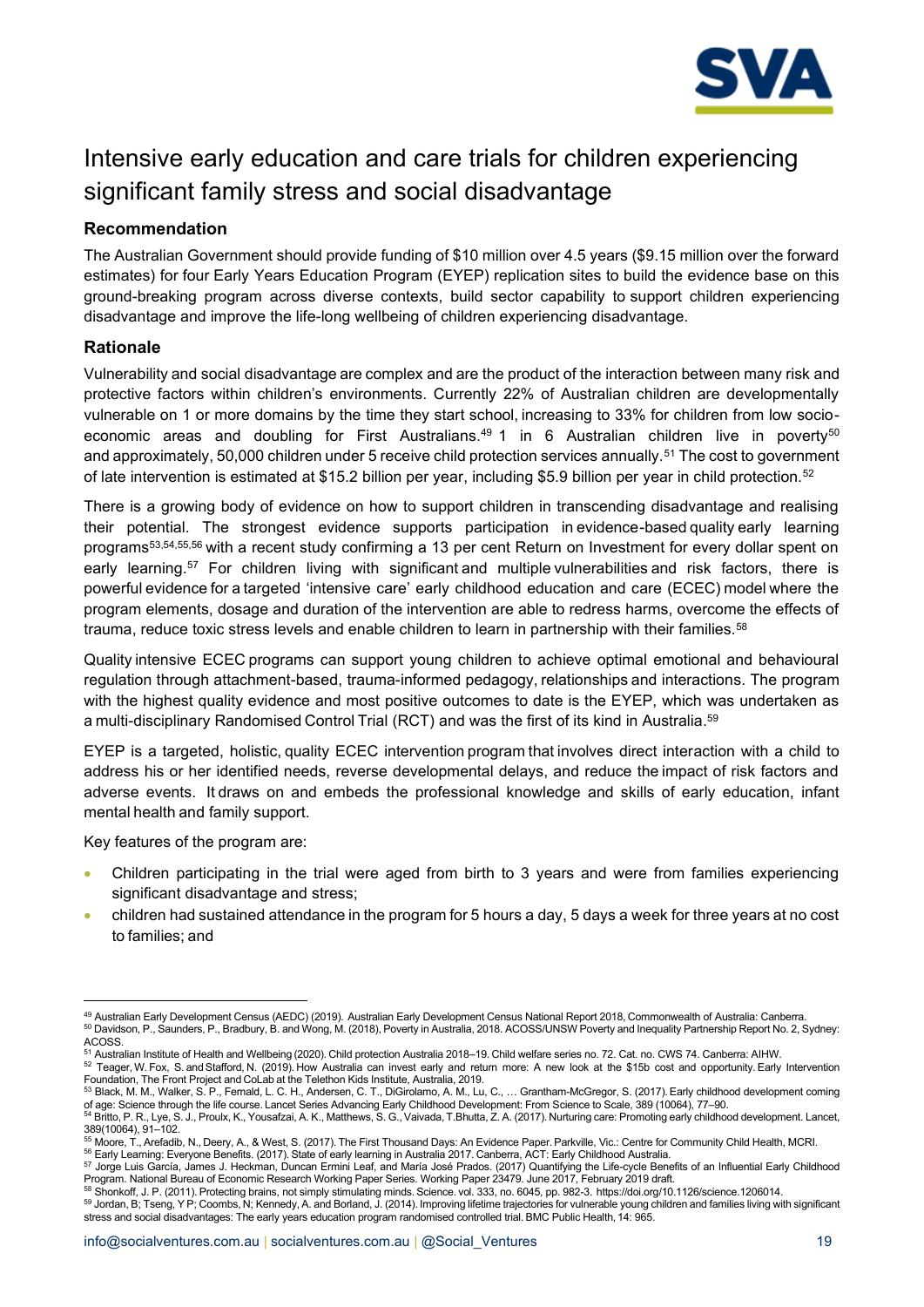

• children in the control group were able to access 'usual' care including long day childcare or family day care. 

After one year, the children who received the intervention had a significant increase in their IQ compared to the control group. After two years of participation the children who received the intervention had an average seven point increase in their IQ scores, higher resiliency scores and the proportion of children classified in the clinical range for social and emotional problems was lower by 29.2 percentage points compared to the children in the control group.<sup>60</sup> With children both in the control and intervention group both accessing the Aboriginal Community Controlled Service (ACCS), the EYEP program offers a powerful strategy to leverage the ACCS expenditure more efficiently while providing for better outcomes for children.  

This model needs to be applied in different contexts to test the ground-breaking findings of the trial. Further testing and research will provide deeper understanding of how to support application in diverse locations as well as the operational and funding requirements to deliver service provision at scale while ensuring program fidelity and the same level of impact for participating children. 

The impacts of the results of EYEP are exceptional given the critical role the early years of a child's life plays in shaping long-term health, development, education, employment and wellbeing outcomes. 61,62,63 Prolonged exposure to physical, emotional and/or sexual abuse and traumatic experiences early in life has been identified as causing profound long-term adverse effects on children's brain development.64,65,66 Compromised development of cognitive and social skills early in life can lead to entrenched disadvantage in later years, significantly increasing the risk of poor physical and mental health; low educational attainment; increased interaction with the criminal justice system; and low income.

#### **Proposal**

We recommend the Australian Government fund the establishment and operation of four EYEP replication sites over four and a half years to improve the evidence base on intensive ECEC interventions and transform lifetime trajectories for participating children experiencing disadvantage.

An Implementation Hub should be established to provide oversight of the replication partnerships and processes. The deeply respected and eminent Early Years Education Research Program team (EYERP) who led the EYEP trial should work closely with and support the work of the Implementation Hub.

The EYEP Implementation Hub will be responsible for the overall governance, planning and coordination of replication approvals and processes as well as building sector capability. The Hub will also support further replication sites and increase scale of EYEP provision based on evaluations of the site replications.

The first two sites proposed are Logan, a Federal Government Stronger People Stronger Places program partner, with coordinating and leadership support from Logan Together, a community movement to improve outcomes for children from birth to eight, which is committed to replicate EYEP in Logan. The second two sites are proposed in Victoria (locations to be confirmed). Sites 1 and 2 would be operational in FY22 and sites 3 and 4 operational in FY23. By FY24/25, all four sites would be operational, with sites 3 and 4 operating for 6 months in FY26.

<sup>60</sup> Tseng, Y., Jordan, B., Borland, J., Coombs, N., Cotter, K., Guillou, M., Hill, A., Kennedy, A., Sheehan, J. (2019). Changing the Life Trajectories of Australia's Most Vulnerable Children - Report No. 4. 24 months in the Early Years Education Program: Assessment of the impact on children and their primary caregivers, University of

Melbourne, Melbourne.<br><sup>61</sup> Black, M. M., Walker, S. P., Fernald, L. C. H., Andersen, C. T., DiGirolamo, A. M., Lu, C., … Grantham-McGregor, S. (2017). Early childhood development coming of age: Science through the life course. Lancet Series Advancing Early Childhood Development: From Science to Scale, 389 (10064), 77–90.   

<sup>62</sup> McCain, M. N., Mustard, J. F., & Shankar, S. (2007). Early Years Study 2: Putting science into action. Ontario, Canada: Council for Early Childhood Development.   63 Shonkoff, J. P. (2011). Protecting brains, not simply stimulating minds. Science. vol. 333, no. 6045, pp. 982-3. https://doi.org/10.1126/science.1206014.

<sup>64</sup> National Scientific Council on the Developing Child. (2020). Connecting the Brain to the Rest of the Body: Early Childhood Development and Lifelong Health Are Deeply Intertwined: Working Paper No. 15. Retrieved from www.developingchild.harvard.edu

<sup>&</sup>lt;sup>65</sup> Center on the Developing Child at Harvard University (2016a), Applying the Science of Child Development in Child Welfare Systems, accessed at: http://www.developingchild. harvard.edu<br><sup>66</sup> Shonkoff, J.P. (2012), 'Leveraging the biology of adversity to address the roots of disparities in health and development', Proceedings of the National Academy of

Sciences, 109(Supplement 2), 17302-07.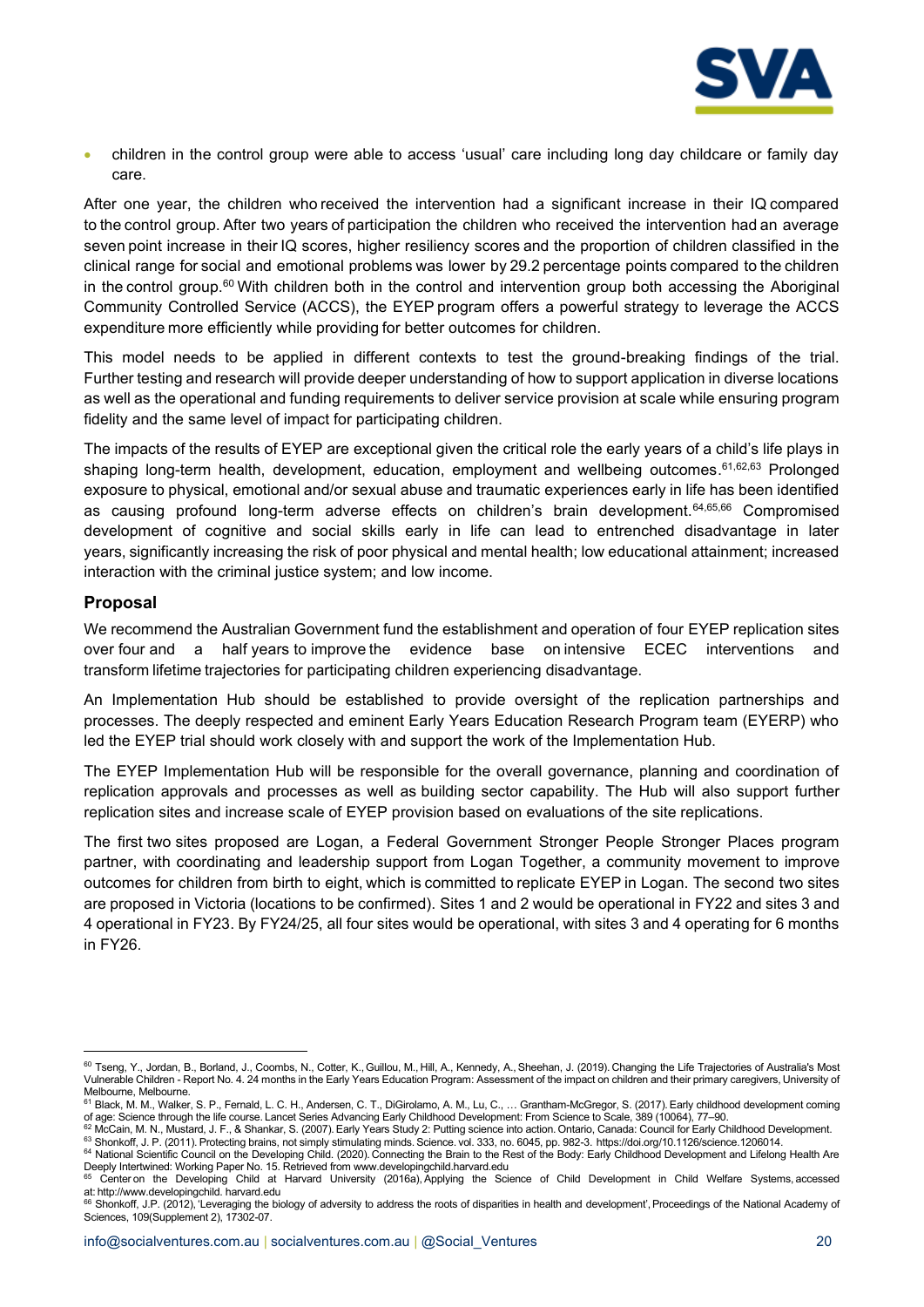

Anticipated outcomes over the 4.5 years include:

- 476 young children from families experiencing significant disadvantage and stress have significantly improved developmental outcomes, and start school ready and thriving by completing the three year program;
- The sites would employ four coordinators and four pedagogical/educational leaders; 64 educators (16 at each site), four infant mental health clinicians and four family support workers have deep expertise and experience in EYEP;
- the program will add to the evidence-base by providing further understanding of conditions for success and requirements for scaling of EYEP.

Data from the Australian Early Development Census (AEDC) on children at the time of commencing school reveal the stark developmental gaps that exist especially for children who have experienced significant family stress and social disadvantage.<sup>67</sup> However, the right partnerships and relatively minor investment compared with later costly remediation could redress this disadvantage and see significant improved outcomes for the most vulnerable children in Australia.

#### **Funding**

Approximately \$10 million is required over 4.5 years (\$9.15 million over the forward estimates) to establish and implement operate four EYEP replication sites from July 2021 – December 2025.

| Year                                                                        | <b>FY22</b> | <b>FY23</b> | <b>FY24</b>              | <b>FY25</b> | <b>FY26</b>    | 5 years |
|-----------------------------------------------------------------------------|-------------|-------------|--------------------------|-------------|----------------|---------|
| Establishment costs                                                         | 1,100       | 1,100       | $\overline{\phantom{a}}$ |             |                | 2,200   |
| <b>Block funding</b>                                                        | -           | 570         | 1,130                    | 1,130       | 570            | 3,400   |
| Implementation Hub                                                          | 730         | 730         | 730                      | 730         | 360            | 3,280   |
| Evaluation                                                                  | -           |             | 600                      | 600         |                | 1,200   |
| <b>Total costs</b>                                                          | 1,830       | 2,400       | 2,460                    | 2,460       | 930            | 10,080  |
| <b>Australian Government</b><br>budget impact over the<br>forward estimates | 1,830       | 2,400       | 2,460                    | 2,460       | $\blacksquare$ | 9,150   |

#### *Indicative program costs (\$,000) over five years*

Please note that these are initial budget estimates which will be refined and finalised in consultation with funding partners.

[info@socialventures.com.au](mailto:info@socialventures.com.au) | socialventures.com.au | @Social\_Ventures 21 <sup>67</sup> Australian Early Development Census (AEDC) (2019).  Australian Early Development Census National Report 2018, Commonwealth of Australia: Canberra.